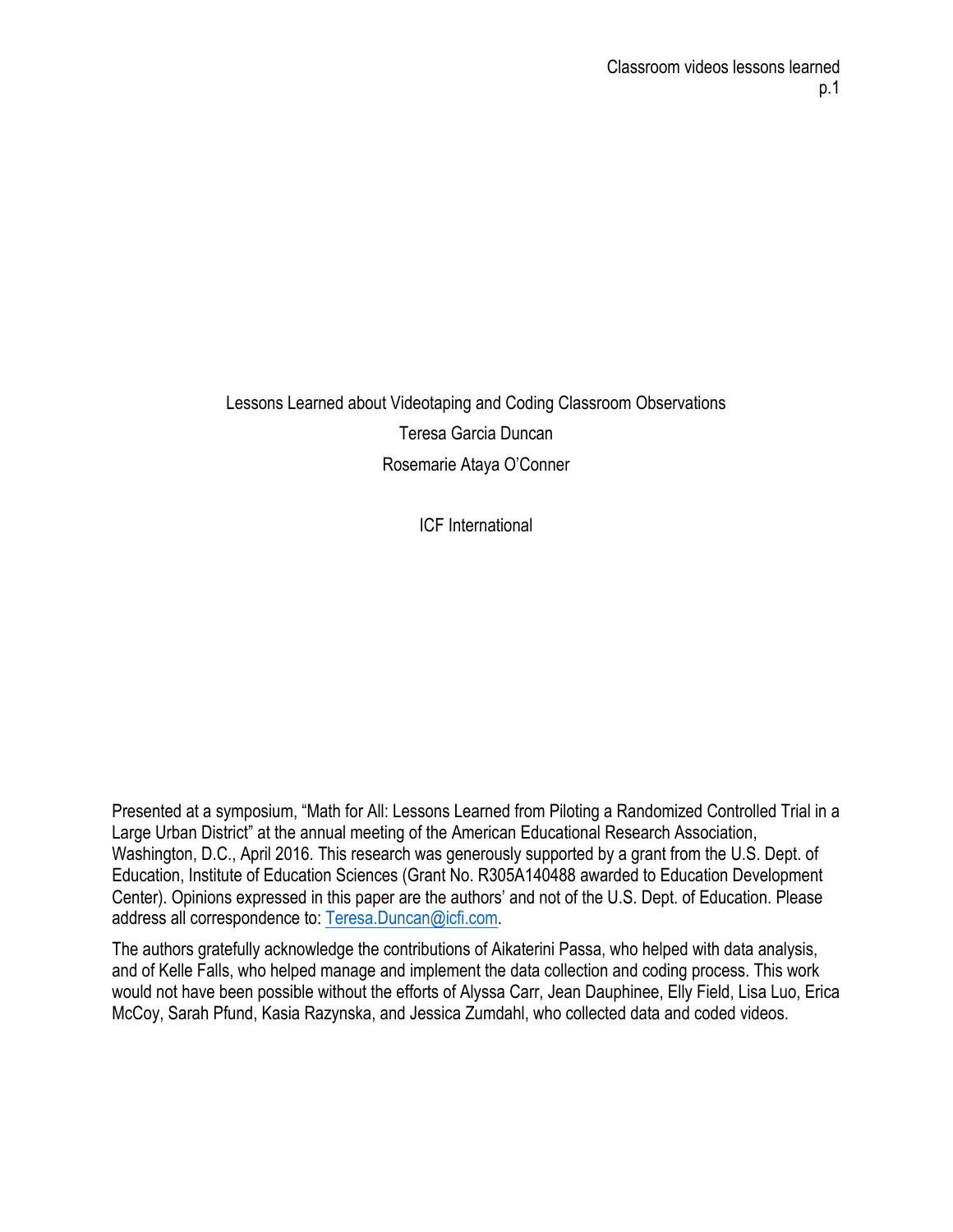## **Introduction**

Professional development (PD) that is focused on teachers' knowledge of academic subject matter and how students learn that content has been found more likely to be related to changes in classroom practices and enhanced student outcomes than traditional approaches that focus mainly on the processes for delivery of instruction (Cohen & Hill, 1998; Corcoran, 1995; Garet, Porter, Desimone, Birman, & Yoon, 2001; Kennedy, 1998). A small number of PD programs – in particular, Math for All (MFA) – do integrate learning about how to differentiate instruction with learning about mathematics content (e.g., Brodesky, Gross, McTigue, & Palmer, 2007; Moeller et al., 2012). However, there is a paucity of rigorous studies that link PD to student outcomes (Yoon, Duncan, Lee, Scarloss, & Shapley, 2007).

In fall 2014, the Institute of Education Sciences (IES) funded an efficacy trial of MFA to help build the knowledge base on the impact of PD interventions. A small pilot of 20 teachers and 339 students in four Chicago Public Schools (CPS) was conducted January-June 2015. The full study is taking place in 2015-16 (implementation year) and 2016-17 (impact year), involving 32 CPS schools, 256  $4<sup>th</sup>$  and 5<sup>th</sup> grade general and special education teachers, and approximately 6400 students. Third grade test scores will be used as baseline data for 4<sup>th</sup> grade students and 4<sup>th</sup> grade test scores as baseline data for 5<sup>th</sup> grade students.

In this RCT, our research team is examining the impact of MFA on both teacher outcomes (i.e., knowledge, skill, and classroom practice) and student outcomes (i.e., academic achievement in mathematics and efficacy). Classroom observations are a key component of the MFA study. Observation data provide us with key insights into classroom instruction, the quality of teacher-student interactions, classroom climate, and allow us to directly compare the pedagogy of control and treatment teachers.

The results of the implementation and impact years will add to the knowledge base, but this paper is intended to add to another aspect of the knowledge base: the considerations and challenges involved in conducting a "real-life" RCT – in this case, lessons learned about videotaping and coding classroom observations. We have remarked multiple times to ourselves during the past several months about the wisdom of having built in a pilot into our research plan, and believe other researchers will benefit from our sharing the lessons learned (thus far). Sharing what we are learning from this RCT can help improve the conduct of future RCTs, particularly those set in large, urban districts like Chicago.

## Method

## Math for All PD

MFA consists of five one-day workshops and classroom-based assignments, providing a total of 50 hours of PD over one school year. The program uses video cases and a lesson-study approach to engage general and special education teachers in collaborative lesson planning to make standards-based mathematics lessons accessible to various kinds of learners. While the intervention was designed with a focus on improving math education for students with disabilities, all students are thought to benefit from instruction individualized to their specific learning needs.

## Data Collection

During Year 1 of this project (2014-2015), we conducted a pilot study with a group of 20 teachers from CPS to test research instruments and procedures for data collection, recruitment, and intervention in preparation for the main RCT. We completed the implementation of the professional development for the pilot study in April 2015. Data collection for the pilot study, including the collection of student and teacher surveys, video recordings of classroom practices, teacher logs, and interviews with teachers and principals were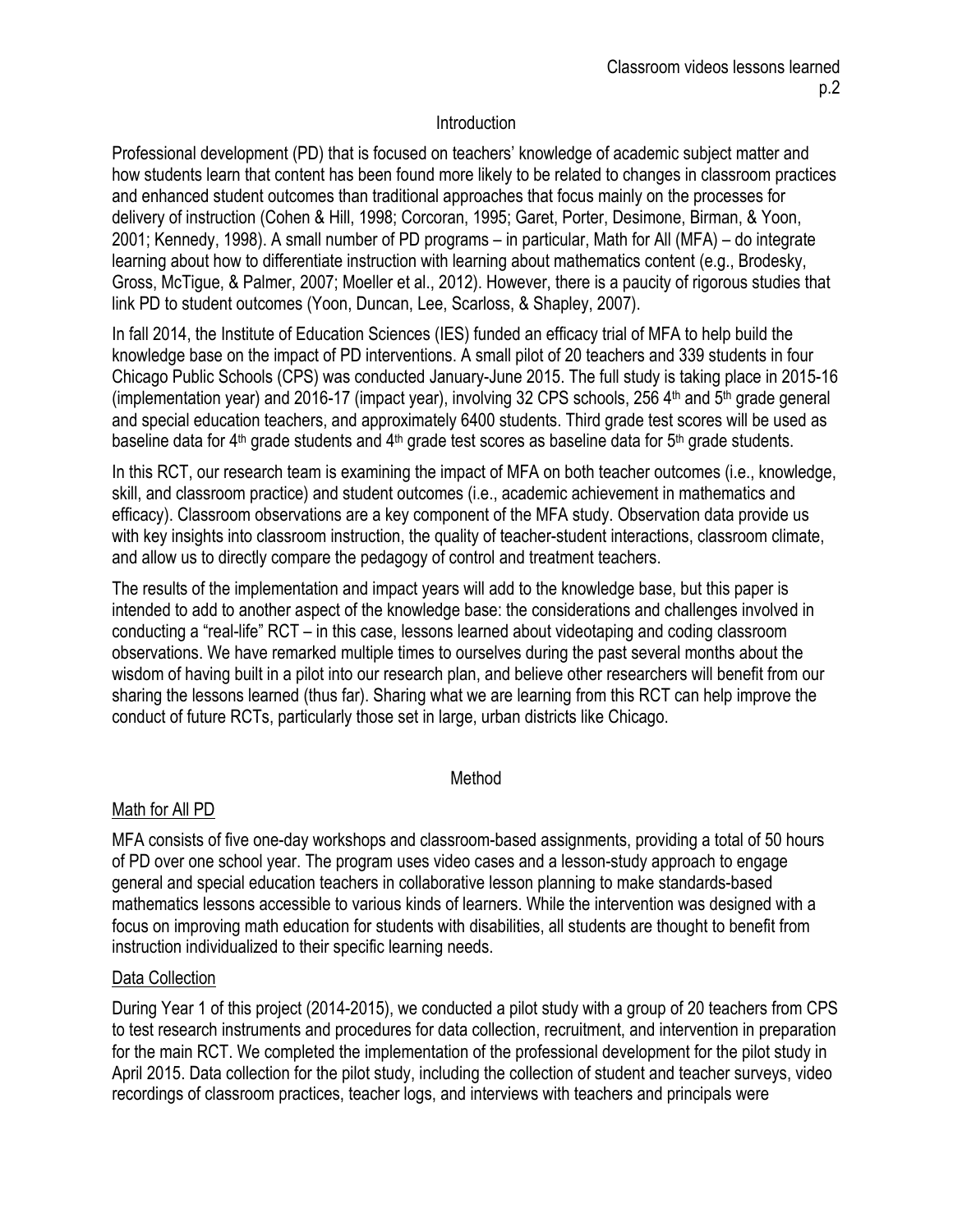completed in June 2015. Based on the findings from the pilot study, we refined our instruments, including the student and teacher surveys, and the teacher logs. We also fine-tuned the coding scheme for the MFA Teacher Performance Assessment and made the decision to use the Classroom Assessment Scoring System (CLASS) instead of the Mathematical Quality of Instruction (MQI) as the primary classroom observation rubric (see discussion below). Researchers from ICF participated in training for the CLASS instrument in July 2015, and the coding of classroom videos using the CLASS and MQI (coding of the latter was conducted by consultants trained in the use of this instrument) was completed in October.

## Measures

*Mathematical Quality of Instruction (MQI)*. The MQI protocol for classroom observations, developed at the University of Michigan and the National Center for Teacher Effectiveness (NCTE) at Harvard University (Hill, 2010), is designed to measure the mathematical work that occurs in classrooms. The instrument provides separate scores for various elements of effective mathematics teaching in three different areas: teacher-content relationship (richness of the mathematics, meaning-making, mathematical practices, errors and imprecision); teacher-student relationship (working with students and mathematics, responding to students' mathematical ideas, correction of student errors); and student-content relationship (participating in meaning-making and reasoning, connections between classroom work and mathematics). The MQI scoring protocol was designed for assessing videotaped mathematics lessons. Each lesson is divided into five- to seven-and-a-half-minute segments for scoring. Raters assign each segment a score for each of the MQI elements, and also assign an overall score to the whole lesson. Each lesson is scored by two raters working independently, and scores are averaged across lessons to derive a teacher score.

*Classroom Assessment Scoring System (CLASS)*. The CLASS measures the quality of teacher-student interactions within four domains: emotional support, classroom organization, instructional support, and student engagement (Pianta, Hamre, & Mintz, 2012). Each of the domains is divided into dimensions of classroom quality. Observers typically watch a lesson for 15 minutes, taking notes on the specific behaviors they observe related to each of the CLASS dimensions. Scoring is completed at the dimension level using a 7-point scale, with the low range being a score of 1-2, the middle range 3-5, and the high range 6-7. The CLASS manual provides detailed information to help observers determine the specific score. The observer then watches the next 15 minutes and scores each of the dimensions again, repeating this cycle of observation and scoring until the end of the lesson. Lesson scores are created by averaging scores across all 15-minute cycles, and scores for teachers are averaged across lessons. Observations can be scored live or using video.

Please refer to Table 1 for a summary of the psychometric properties of the MQI and CLASS

## Procedures

*Videotaping classrooms.* Twenty 4<sup>th</sup> and 5<sup>th</sup> grade teachers at four CPS schools participated in the pilot.

*MQI Scoring.* The MQI requires coders who have a background in mathematics instruction, and so we contacted Harvard University for names of potential consultants. Two experienced MQI coders coded the pilot study videos during September-October 2015.

*CLASS Training and Scoring*. In July 2015, 15 members of the research team participated in a two-day training on the Upper Elementary Classroom Assessment Scoring System (UE CLASS). Day one of the training involved reviewing each domain in depth, discussing the observable indicators of the dimensions that comprise each domain. Next, the participants viewed a video clip and live coded according to a specific UE CLASS domain. Participants discussed their assigned score for the teacher in the clip. Each video clip had a "master score." The trainer provided the master score as well as the rationale for score. Day two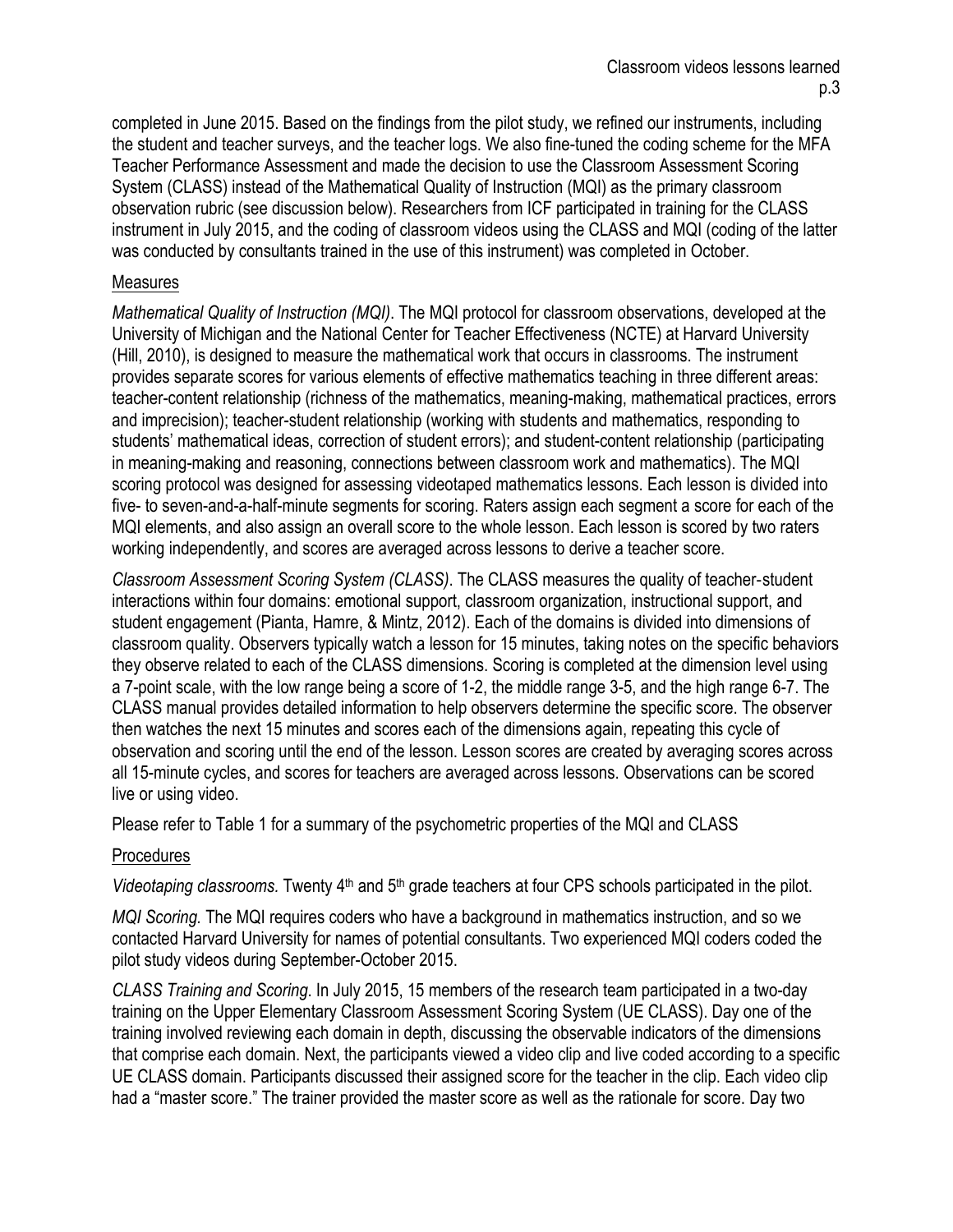included a review of the dimensions of each domain and live coding of videos using the entire instrument. Participants discussed their assigned scores for and the trainer provided the master scores and rationale. The process continues over the course of the day to calibrate observation scores to the master coder. Within two weeks of the training, each research team member completed the online certification test. The online system included training videos to practice coding prior to taking the test. Criteria for passing the test include coding within one point of master codes on 80 percent of the codes overall, and demonstrating proficiency in each dimension by coding within one point of master codes on two out of five videos for each dimension.

## Results and Discussion

## Selecting an observation protocol: CLASS or MQI?

We had originally proposed using the MQI as our observation protocol, which seemed a perfect fit because of its focus on equity and math content. The most current version of the MQI no longer includes an equity scale, which decreases the alignment of the MQI with the MFA program. The MFA intervention strongly emphasizes differentiated, individualized instruction, and is less about math content than it is about enhancing teachers' awareness of and ability to tailor instruction to a student's needs. Accordingly, we looked into using the CLASS as our observation protocol.

The MFA program is designed to impact pedagogical content knowledge (PCK) and pedagogical knowledge (PK). Assessing PCK would point us to a content-specific protocol like the MQI, while assessing PK would point us to a content-neutral protocol like the CLASS.

We believe that instructional outcomes of the MFA program, with its focus on helping teachers recognize the cognitive and developmental demands of a (math-based) task and the strengths and needs of each student (Moeller & Dubitsky, 2014), can be measured using a content-neutral protocol and that instructional differences between control and treatment teachers may be addressed using the CLASS. While both the MQI and CLASS are viable options, the CLASS's emphasis on the quality of teacher-student interactions seems to be a better fit than the MQI.

We note that using the CLASS as our observation protocol does not mean we will lose the math focus. The CLASS measures instructional interactions *within the context of math instruction*. Teachers' PCK is measured by two other measures being used in the study (the Mathematical Knowledge for Teaching and the MFA Teacher Performance Assessment, respectively).

The MQI versus CLASS decision was not one that could be made solely on the basis of content versus non-content focus; we also had to consider mode, inter-rater reliability, and project budget (see the following sections).

## Coding mode: Live or video?

The literature shows no clear-cut advantage in coding live or coding pre-recorded videos. For example, Casabianca et al. (2013) noted that "Both methods had large errors and low reliability… unless a large number of ratings was conducted on multiple lessons from multiple raters." On the one hand, "more ratings are needed to achieve reliable scores using video scoring than with live scoring." On the other hand, "Video observations may be more cost effective for achieving a specified level of reliability" because "additional ratings of recorded videos" is cheaper than observing more lessons.

In our experience, the pros and cons of coding live versus videos also seemed equivocal. Videotaping gives us the ability to re-watch, but live coding allows the coder to directly experience what happens during the math lesson and pick up on contextual cues. But videotaping makes teachers self-conscious and some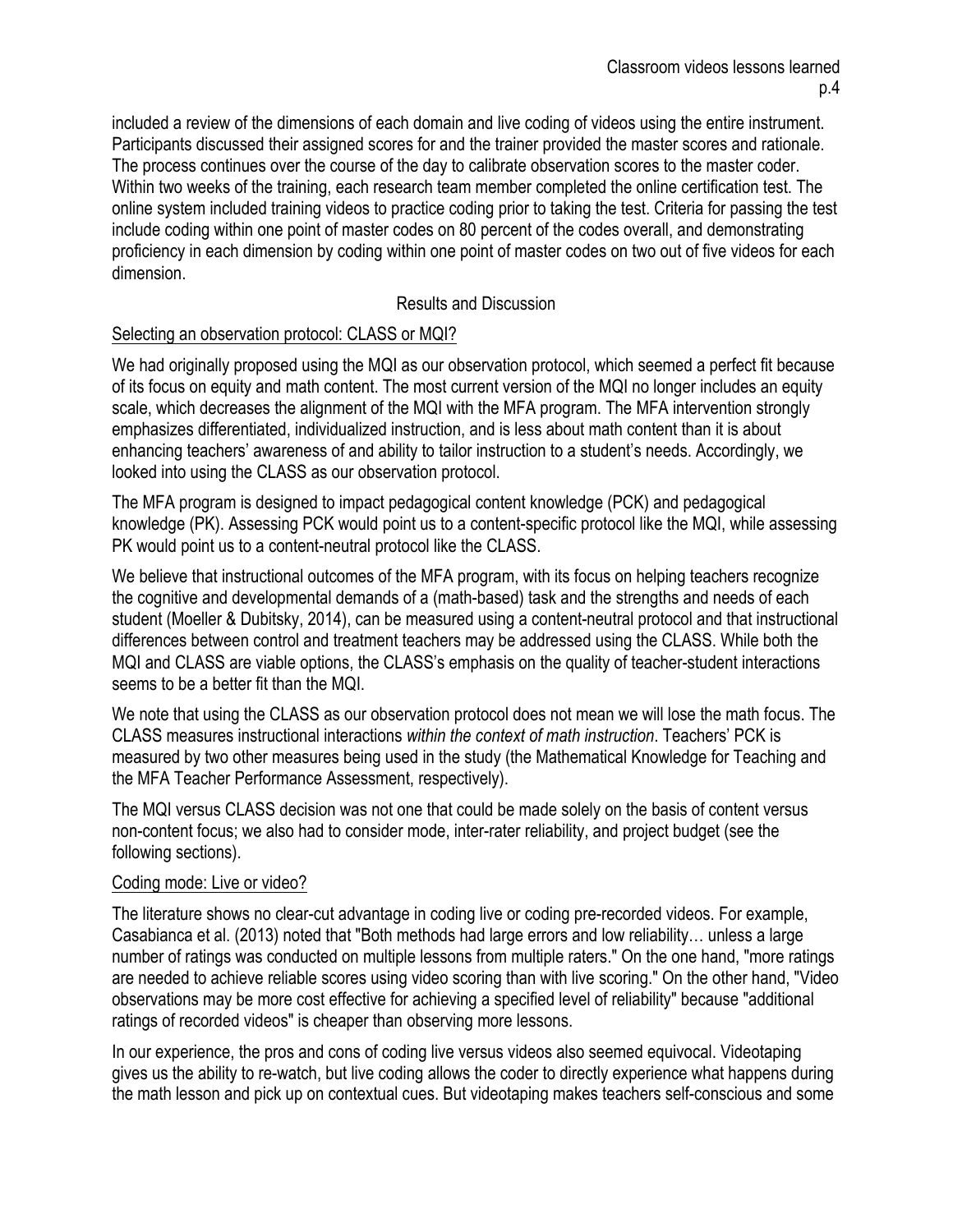are fearful that the video might be used for teacher evaluations. Parents are sensitive about their children's privacy and having their children recorded, so handling opt-outs adds another layer of logistical considerations. Videotaping also requires equipment and technological savvy on the part of the classroom observer, to ensure quality of video and audio.

## Achieving acceptable inter-rater reliability

The MQI offers an online training that takes upwards of 16 hours, at the end of which one takes a certification test. Math content knowledge is assessed prior to the online training. The CLASS requires coders to take a two-day, in-person training, after which an online certification test is given. We found that the MQI was very challenging, even for PhDs: a math education background really is a pre-requisite. We focus our discussion here primarily on the CLASS, but interrater reliability was a challenge even when using consultants who had achieved "calibration" with MQI master coders. We found that the two consultants did not have high levels of agreement, so we had them reconcile all the videos they coded.

Summaries of MQI and CLASS coder ratings are shown in Tables 2 and 3 (exact agreement, adjacent agreement, disagreements). Table 4 shows the results of Rasch analyses of the CLASS codes. As shown in these tables, interrater reliability was not as high as we would have desired, and varied by domain. Classroom Organization and Student Engagement, two domains that are more behavioral and arguably lower inference, showed the highest levels of agreement (particularly the Negative Climate dimension within the Classroom Organization domain). The Emotional Support and Instructional Support domains had lower levels of agreement, with combined ratings (percent exact plus percent adjacent) ranging from 66.67 to 73.08. Given these results, we decided to have each video coded by two raters, who then met to reconcile their codes.

*Sensitivity of CLASS to pre-post changes*. The CLASS does seem sensitive to detecting pre-post changes. We had pre-post data from 12 pilot teachers, and as shown in Table 5, there were two statistically significant differences from pre to post:

- Teachers increased in the dimension Analysis and Inquiry
- Teachers increased in the domain Instructional Support

The instructional support domain finding is of course, being driven by the analysis and inquiry dimension. But it is notable that all five of the dimensions that comprise the instructional support domain did increase in the positive direction (although analysis and inquiry was the only significant difference)

- Instructional Learning Formats: 0.06 increase, pre-post
- Content Understanding: 0.20 increase, pre-post
- Analysis and Inquiry: 0.53 increase, pre-post
- Quality of Feedback: 0.46 increase, pre-post
- Instructional Dialogue: 0.02 increase, pre-post

## Making hard decisions: Optimizing study rigor within a limited budget

Although double-coding and reconciling the video data required additional staff time, we decided that the additional resources needed to have higher-quality data was called for. The fact that even experienced, MQI-calibrated coders did not have high levels of agreement with each other drove home the importance of having more than one pair of eyes rate the classroom observations. Ultimately we decided to sample and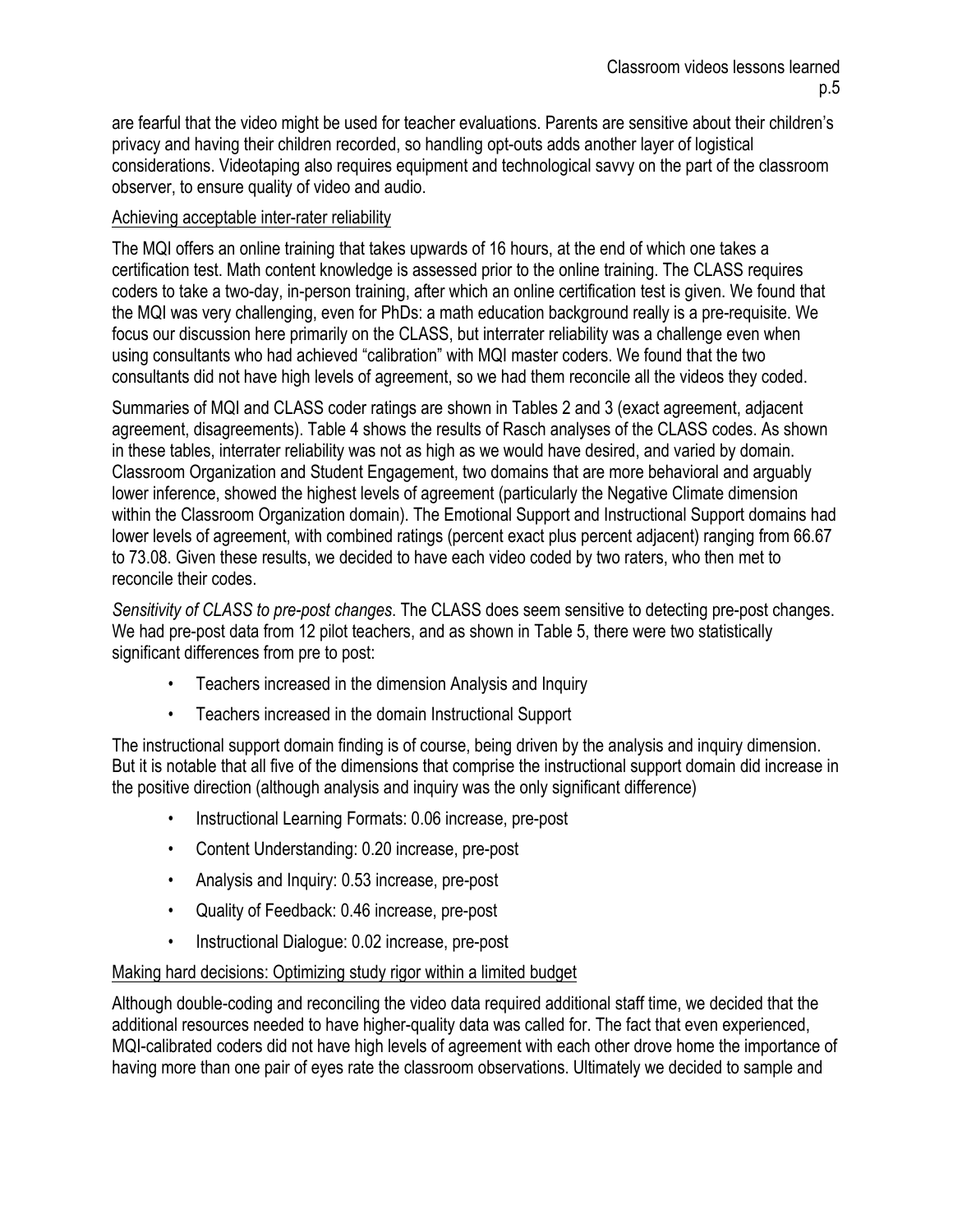videotape a subset of the classrooms in the main data collection, so that we could balance data quality with our limited budget.

#### Conclusions and Future Directions

Observing teachers' classroom practice is complex and there is no perfect observation protocol. Multiple factors must be considered, including teachers' sensitivity to being videotaped, parents' concerns about their children's privacy, and the challenge in establishing interrater reliability in coding complex classroom interactions. Although videotaping classroom observations is resource demanding, we believe that the reconciled video codes are higher quality data that will allow us to draw conclusions about the impact of MFA that are both valid and reliable.

#### References

- Brodesky, A. R., Gross, F. E., McTigue, A. S., & Palmer, A. (2007). *A model for collaboration: Study groups are an effective way to plan math instruction for students with special needs*. Educational Leadership (Online). Alexandria, VA: ASCD.
- Casabianca, J.M., McCaffrey, D.F., Gitomer, D.H., Bell, C.A., Hambre, B.K., & Pianta, R.C. (2013). Effect of observation mode on measures of secondary mathematics teaching. *Educational and Psychological Measurement*, *73*(5), 757-783.
- Cohen, D. K. & Hill, H. C. (1998). *Instructional policy and classroom performance: The mathematics reform in California* (CPRE RR-39). Philadelphia, PA: Consortium for Policy Research in Education, University of Pennsylvania.
- Corcoran, T. B. (1995). *Helping teachers teach well: Transforming professional development*. Consortium for Policy Research in Education RB-16. New Brunswick, NJ: Rutgers, State University of New Jersey.
- Garet, M. S., Porter, A. C., Desimone, L., Birman, B., & Yoon, K. S. (2001). What makes professional development effective? Results from a national sample of teachers. *American Educational Research Journal*, *38*(4), 915–945.
- Hill. H.C. (2010). The nature and predictors of elementary teachers' Mathematical Knowledge for Teaching. *Journal for Research in Mathematics Education*, 41 (5), 513-545.
- Kennedy, M. (1998). *Form and substance of in-service teacher education (Research Monograph No. 13)*. Madison, WI: National Institute for Science Education, University of Wisconsin-Madison.
- MET Project. (2010). *The MQI protocol for classroom observations*. Seattle, WA: Bill and Melinda Gates Foundation. Retrieved from http://www.gatesfoundation.org.
- MET Project. (2012). *Gathering feedback for teaching: Combining high-quality observations with student surveys and achievement gains*. Seattle, WA: Bill & Melinda Gates Foundation. Retrieved from www.gatesfoundation.org
- Moeller, B., & Dubitsky, B. (2014). Making standards-based mathematics education accessible to students with disabilities. *Urban Perspectives*, *20*(1), 1-8.
- Moeller, B., Dubitsky, B., Cohen, M., Marschke-Tobier, K., Melnick, H., & Metnetsky, L. (2012). *Mathematics for All: Facilitator Guide for Grades 3–5*. Thousand Oaks, CA: Corwin Press.
- National Center for Teacher Effectiveness. (n.d.). Mathematical quality of instruction. Retrieved from http://isites.harvard.edu/icb/icb.do?keyword=mqi\_training&tabgroupid=icb.tabgroup120173.
- Pianta, R. C., Hamre, B. K., & Mintz, S. L. (2012). *Classroom Assessment Scoring System--*-*Secondary Manual.* Charlottesville, VA: Teachstone.
- Yoon, K. S., Duncan, T., Lee, S. W-Y., Scarloss, B., & Shapley, K. L. (2007). *Reviewing the evidence on how teacher professional development affects student achievement* (Issues & Answers Report, REL 2007-No. 033). Washington, DC: U.S. Department of Education, Institute of Education Sciences, National Center for Education Evaluation and Regional Assistance, Regional Educational Laboratory Southwest. Retrieved from http://ies.ed.gov/ncee/edlabs.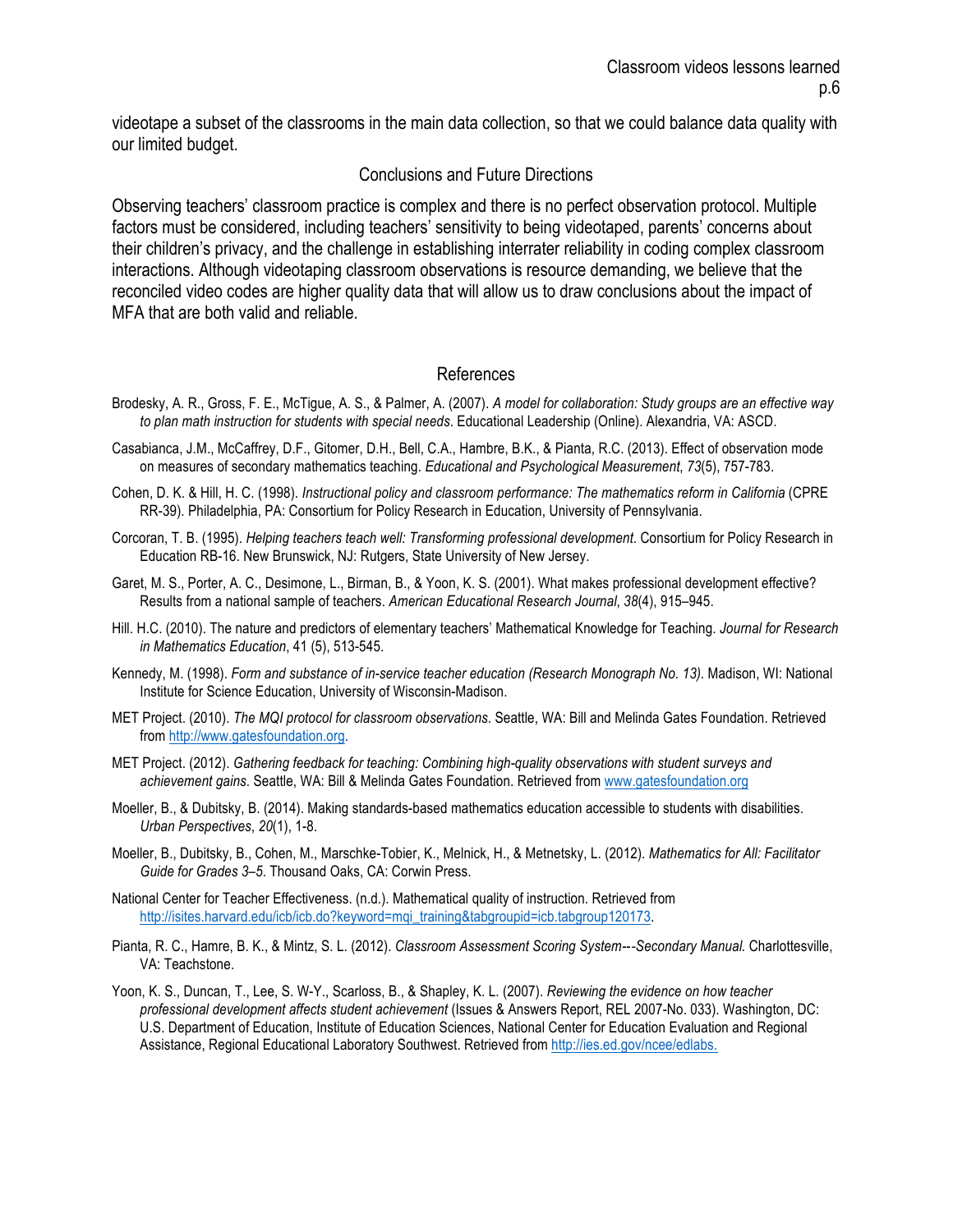|                                            | The Classroom Assessment Scoring System™<br>(CLASS)                                                                                                                                                                                                                                                                                                                                                                                                                                                                                                                                                                                                                                                                                                                                                                                                                                                                                                                                                                                                                                                                                                                | <b>Mathematical Quality of Instruction</b><br>(MQI)                                                                                                                                                                                                                                                                                                                                                                                                                                                                                                                                                                                                                                                                                                                                                                                                                                                                                                          |
|--------------------------------------------|--------------------------------------------------------------------------------------------------------------------------------------------------------------------------------------------------------------------------------------------------------------------------------------------------------------------------------------------------------------------------------------------------------------------------------------------------------------------------------------------------------------------------------------------------------------------------------------------------------------------------------------------------------------------------------------------------------------------------------------------------------------------------------------------------------------------------------------------------------------------------------------------------------------------------------------------------------------------------------------------------------------------------------------------------------------------------------------------------------------------------------------------------------------------|--------------------------------------------------------------------------------------------------------------------------------------------------------------------------------------------------------------------------------------------------------------------------------------------------------------------------------------------------------------------------------------------------------------------------------------------------------------------------------------------------------------------------------------------------------------------------------------------------------------------------------------------------------------------------------------------------------------------------------------------------------------------------------------------------------------------------------------------------------------------------------------------------------------------------------------------------------------|
| <b>Description of</b><br><b>Instrument</b> | The Upper Elementary Classroom Assessment Scoring<br>System® (UE CLASS®) is an observational instrument<br>developed to assess effective teacher-student interactions<br>in grades 4-6. The CLASS dimensions are based on<br>development theory and research suggesting that<br>interactions between students and adults are the primary<br>mechanism of student development and learning. The<br>dimensions include: 1) Emotional Support; 2) Classroom<br>Organization; 3) Instructional Support; and 4) Student<br>Engagement.                                                                                                                                                                                                                                                                                                                                                                                                                                                                                                                                                                                                                                  | The Mathematical Quality of Instruction (MQI) is designed<br>to reliably measure the mathematical work that occurs in<br>classrooms, on the theory that that work is distinct from<br>classroom climate, pedagogical style, or the deployment of<br>generic instructional strategies. The MQI is based on a<br>theory of instruction that focuses on resources and their<br>use, existing literature on effective instruction in<br>mathematics, and on an analysis of nearly 250 videotapes<br>of diverse teachers and teaching.                                                                                                                                                                                                                                                                                                                                                                                                                            |
|                                            | Scoring for the CLASS dimensions is not determined by<br>the presence of materials, the physical environment or<br>safety, or the adoption of a specific curriculum. In the<br>Upper Elementary CLASS, the focus centers on what<br>teachers do with the materials they have as well as the<br>interactions that teachers have with their students.                                                                                                                                                                                                                                                                                                                                                                                                                                                                                                                                                                                                                                                                                                                                                                                                                | The MQI measures the mathematical quality of instruction<br>by assessing the relationship among the teacher, the<br>student, and mathematical content using five elements: 1)<br>richness of the mathematics; 2) errors and imprecision; 3)<br>working with students and mathematics; 4) student<br>participation in meaning-making and reasoning; and 5)<br>connections between classroom work and mathematics.<br>Each element is used to help assess one of three<br>relationships: teacher-content, teacher-student, or student-<br>content.                                                                                                                                                                                                                                                                                                                                                                                                             |
| <b>Observation</b><br><b>Process</b>       | Observers typically watch a lesson for 15 minutes, taking<br>notes on the specific behaviors they observe related to<br>each of the CLASS dimensions. Scoring is completed at<br>the dimension level using a 7-point scale, with the low<br>range being a score of 1-2, the middle range 3-5, and the<br>high range 6-7. The CLASS manual provides detailed<br>information to help observers determine the specific score.<br>The observer then watches the next 15 minutes and scores<br>each of the dimensions again, repeating this cycle of<br>observation and scoring until the end of the lesson. Lesson<br>scores are created by averaging scores across all 15-<br>minute cycles, and scores for teachers are averaged<br>across lessons.                                                                                                                                                                                                                                                                                                                                                                                                                  | The MQI protocol is designed primarily for use assessing<br>videotaped instruction. Each videotaped lesson is divided<br>into roughly equal-length five- to seven-and-a-half-minute<br>segments for scoring. Raters assign each segment a score<br>for each of the five MQI elements, and assign the whole<br>lesson an overall MQI score. Two raters working<br>independently of one another score each lesson, and<br>scores are averaged across lessons to comprise a teacher<br>score.                                                                                                                                                                                                                                                                                                                                                                                                                                                                   |
| Validity<br><b>Evidence</b>                | Observations can be scored live or using video.<br>The CLASS was developed based on extensive research<br>on classroom practices shown to relate to students' social<br>and academic development in schools. The dimensions<br>were derived from a review of constructs assessed in<br>classroom observation instruments used in school<br>research, literature on effective teaching practices, focus<br>groups, and extensive piloting. To test the degree to which<br>data from actual classrooms matched the theoretical<br>framework, confirmatory factor analyses were conducted<br>across three studies, consisting of 1,493 classrooms<br>across multiple states. The factor loadings were in the<br>moderate to high range (.73 or higher). In addition,<br>numerous experts in classroom quality and teaching<br>effectiveness have agreed that the CLASS tool measures<br>aspects of the classroom that are essential in determining<br>student performance, suggesting adequate face validity.<br>The CLASS has been used to observe over 20,000<br>classrooms across the United States.<br>To assess criterion validity, the relationship between the | The MQI instrument is designed to provide information<br>about the quality of teachers' enactment of mathematics<br>instruction. For all dimensions except Errors, higher scores<br>indicate better performance; for Errors, higher scores<br>indicate more problematic instruction.<br>Construct Validity: Factor analyses supported theoretical<br>constructs.<br>Criterion Validity: MQI scores were significantly related to<br>teacher MKT scores (Responds to Students $r = .65$ ; Errors<br>$r = -0.83$ ). This is not surprising as the MQI was initially<br>designed to validate the Mathematical Knowledge for<br>Teaching (MKT).<br>The MQI was also correlated with other observation<br>measures:<br>UTEACH Teacher Observation Protocol (UTOP); r =<br>$\bullet$<br>.85 - a measure of math specific teaching<br>Framework for Teaching (FFT); $r = .67$<br>$\bullet$<br>Classroom Assessment Scoring System (CLASS); r<br>$\bullet$<br>$=.69$ |

# Table 1. Psychometric properties of CLASS and MQI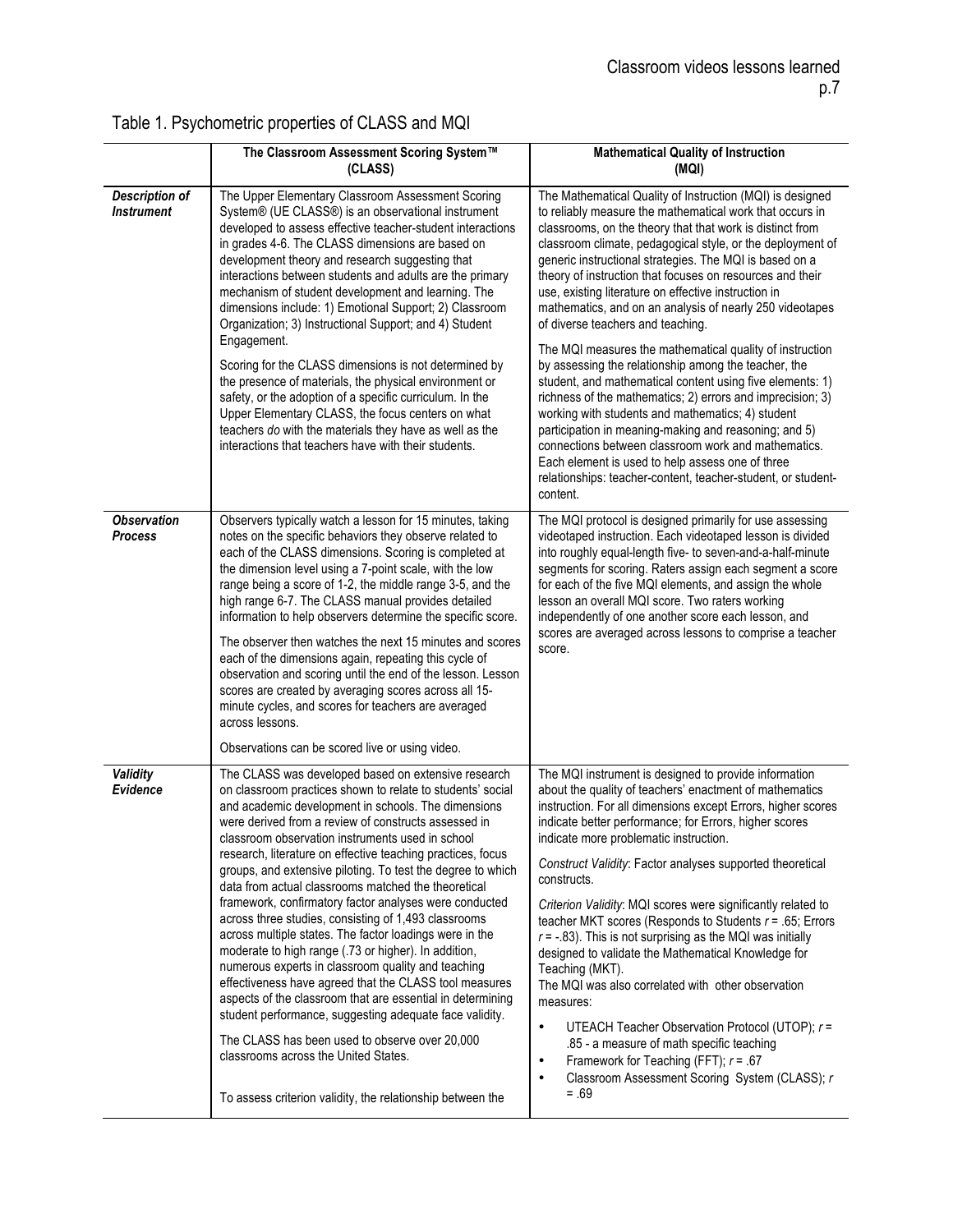|                                       | The Classroom Assessment Scoring System™<br>(CLASS)                                                                                                                                                                                                                                                                                                                                                                                                                                                                                                                                                                                                                                                                                                                                                                                                                                                                                                                                                                                                                                                                                                                                                                                                                                                                                                                                                                                                                                                                                                                                                                                                                                                                                    | <b>Mathematical Quality of Instruction</b><br>(MQI)                                                                                                                                                                                                                                                                                                                                                                                                                                             |
|---------------------------------------|----------------------------------------------------------------------------------------------------------------------------------------------------------------------------------------------------------------------------------------------------------------------------------------------------------------------------------------------------------------------------------------------------------------------------------------------------------------------------------------------------------------------------------------------------------------------------------------------------------------------------------------------------------------------------------------------------------------------------------------------------------------------------------------------------------------------------------------------------------------------------------------------------------------------------------------------------------------------------------------------------------------------------------------------------------------------------------------------------------------------------------------------------------------------------------------------------------------------------------------------------------------------------------------------------------------------------------------------------------------------------------------------------------------------------------------------------------------------------------------------------------------------------------------------------------------------------------------------------------------------------------------------------------------------------------------------------------------------------------------|-------------------------------------------------------------------------------------------------------------------------------------------------------------------------------------------------------------------------------------------------------------------------------------------------------------------------------------------------------------------------------------------------------------------------------------------------------------------------------------------------|
|                                       | Upper Elementary and Secondary CLASS and various<br>other measures of classrooms:<br>Framework for Teaching (FFT); $r = .88$<br>$\bullet$<br>Mathematical Quality of Instruction (MQI); $r = .69$<br>$\bullet$<br>UTEACH Teacher Observation Protocol (UTOP); r =<br>$\bullet$<br>.68<br>Protocol for Language Arts Teaching Observations<br>$\bullet$<br>(PLATO); $r = .86$<br>The CLASS measure was designed to assess classroom-<br>level processes that are directly associated with students'<br>performance. Several studies provide evidence of<br>predictive validity; the teachers who demonstrated the<br>types of practices emphasized in the CLASS measure had<br>higher value-added scores than teachers who did not.                                                                                                                                                                                                                                                                                                                                                                                                                                                                                                                                                                                                                                                                                                                                                                                                                                                                                                                                                                                                     | This tool was validated by randomly assigning teachers to<br>classrooms, collecting data using multiple measures, and<br>testing whether MQI scores predicted student outcomes.<br>Several studies indicate that MQI scores are significantly<br>related to teacher value-added scores.                                                                                                                                                                                                         |
| <b>Reliability</b><br><b>Evidence</b> | Evidence suggests that CLASS scores, assigned by<br>trained, certified observers, are reliable. Three studies<br>observed rater agreement on three dimensions: Emotional<br>Support (percent agreement ranged from 77 to 89%),<br>Classroom Organization (percent agreement ranged from<br>83 to 86%), and Instructional Support (percent agreement<br>ranged from 73 to 75%).<br>The internal consistency estimates for the CLASS domains<br>indicate that the dimensions comprising each domain tap<br>into consistent characteristics of classrooms. When<br>measured in the fall and spring, CLASS scores have low to<br>moderate correlations, indicating moderate stability over<br>time. Finally, when two observers code the same cycle,<br>they consistently assign scores that are within one point on<br>the scale (an exact match 30% of the time, agreement<br>within one point on the scale ranges from 64% to 98%).<br>To become certified, observers attend a two-day CLASS<br>Observation Training. During this training, observers learn<br>about CLASS domains and dimensions, then watch and<br>code multiple, videotaped lesson segments that have been<br>master-coded by a team of CLASS experts. Over the<br>course of the two days, trainees calibrate their scoring to<br>be in line with the master coders' scores. After the training,<br>potential users take a reliability test, which involves<br>independently watching and coding an additional five<br>videotaped lesson segments. Criteria for passing the test<br>include coding within one point of master codes on 80% of<br>the codes overall, and demonstrating proficiency in each<br>dimension by coding within one point of master codes on | Teacher-level reliability, 3 lessons 2 raters: Richness (.80),<br>Errors (.75), Working with students (.68), Student<br>participation (.82), and Overall composite score (.77)                                                                                                                                                                                                                                                                                                                  |
| References                            | two out of five videos for each dimension.<br>Hamre, B. K. (2011). Using Classroom Observation<br>$\bullet$<br>to Gauge Teacher Effectiveness: Classroom<br>Assessment Scoring System (CLASS). Presentation<br>for the National Center for Teacher Effectiveness.<br>Cambridge, MA. http://www.gse.harvard.edu/cepr-<br>resources/files/news-events/ncte-conference-class-<br>hamre.pdf<br>Kane, T.J., & Staiger, D.O. (2012). Gathering<br>$\bullet$<br>Feedback for Teaching: Combining High-Quality<br>Observations with Student Surveys and Achievement                                                                                                                                                                                                                                                                                                                                                                                                                                                                                                                                                                                                                                                                                                                                                                                                                                                                                                                                                                                                                                                                                                                                                                            | Hill, H. C. (2011). Mathematical Quality of Instruction<br>$\bullet$<br>(MQI). Presentation for the National Center for<br>Teacher Effectiveness. Cambridge, MA.<br>http://www.gse.harvard.edu/cepr-<br>resources/files/news-events/ncte-conference-mqi-<br>hill.pdf<br>Hill, H.C., Blunk, M., Charalambous, C., Lewis, J.,<br>$\bullet$<br>Phelps, G.C., Sleep, L., & Ball, D.L. (2008).<br>Mathematical Knowledge for Teaching and the<br>Mathematical Quality of Instruction: An exploratory |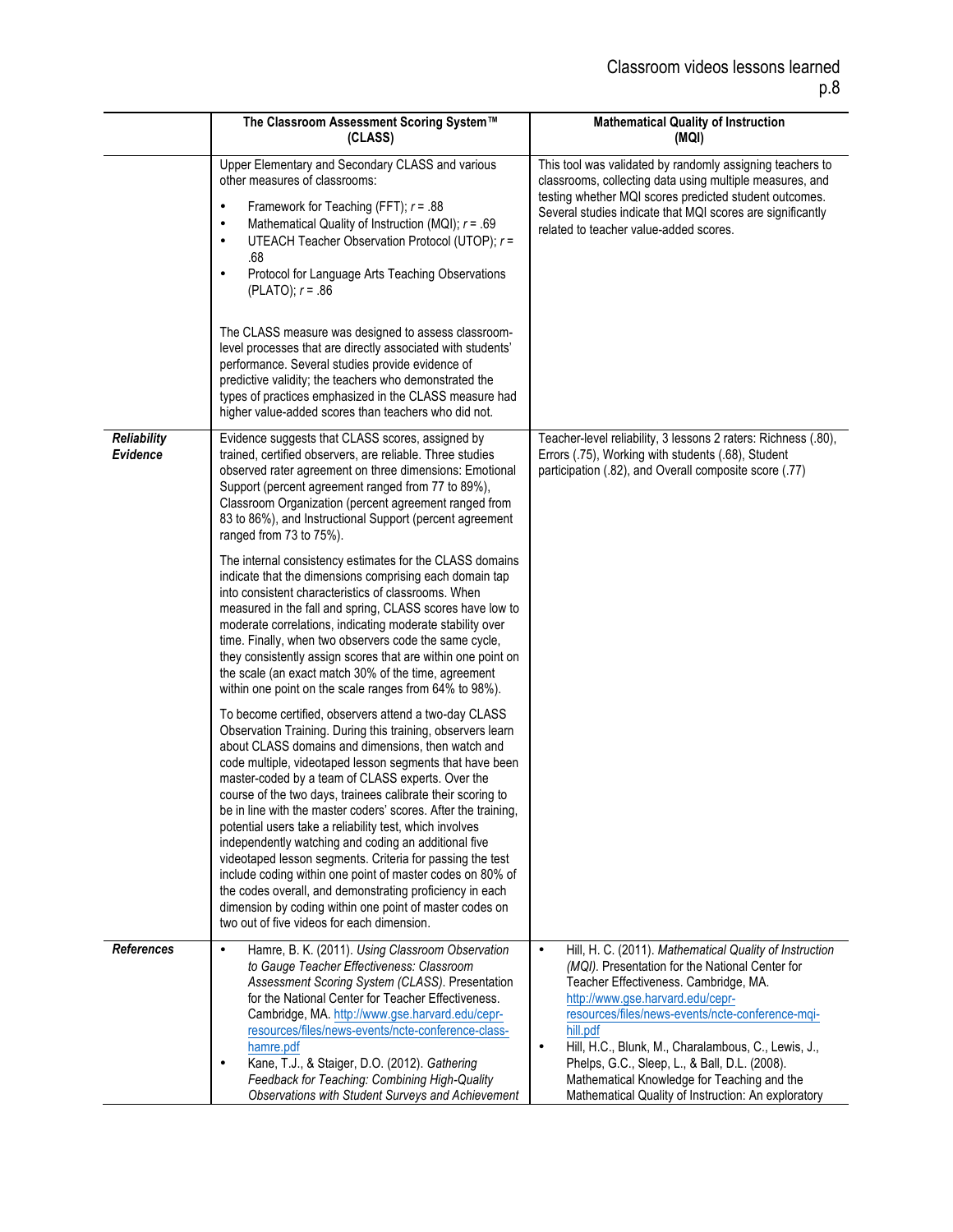| The Classroom Assessment Scoring System™                                                                                                                                                                                                                                                                                                                                                                                                                                                                                                                                                                                                                                                                                    | <b>Mathematical Quality of Instruction</b>                                                                                                                                                                                                                                                                                                                                                                                                                                                                                                                                                                                                                                                                      |
|-----------------------------------------------------------------------------------------------------------------------------------------------------------------------------------------------------------------------------------------------------------------------------------------------------------------------------------------------------------------------------------------------------------------------------------------------------------------------------------------------------------------------------------------------------------------------------------------------------------------------------------------------------------------------------------------------------------------------------|-----------------------------------------------------------------------------------------------------------------------------------------------------------------------------------------------------------------------------------------------------------------------------------------------------------------------------------------------------------------------------------------------------------------------------------------------------------------------------------------------------------------------------------------------------------------------------------------------------------------------------------------------------------------------------------------------------------------|
| (CLASS)                                                                                                                                                                                                                                                                                                                                                                                                                                                                                                                                                                                                                                                                                                                     | (MQI)                                                                                                                                                                                                                                                                                                                                                                                                                                                                                                                                                                                                                                                                                                           |
| Gains. Seattle, WA: Bill & Melinda Gates<br>Foundation.<br>http://www.metproject.org/downloads/MET_Gathering<br>_Feedback_Research_Paper.pdf<br>MET Project. (2010). The CLASS protocol for<br>$\bullet$<br>classroom observations. Seattle, WA: Bill and<br>Melinda Gates Foundation.<br>http://metproject.org/resources/CLASS_10_29_10.pdf<br>Pianta, R. C., Hamre, B. K., & Mintz, S. L. (2012).<br>Classroom Assessment Scoring System - Upper<br>Elementary Manual. Charlottesville, VA: Teachstone.<br>Pianta, R. C., & Hamre, B. K. (2009).<br>Conceptualization, measurement, and improvement<br>of classroom processes: Standardized observation<br>can leverage capacity. Educational Researcher, 38,<br>109-119. | study. Cognition and Instruction, 26, 430-511.<br>Kane, T.J., & Staiger, D.O. (2012). Gathering<br>Feedback for Teaching: Combining High-Quality<br>Observations with Student Surveys and Achievement<br>Gains. Seattle, WA: Bill & Melinda Gates<br>Foundation.<br>http://www.metproject.org/downloads/MET_Gathering<br>Feedback_Research_Paper.pdf<br>Learning Mathematics for Teaching Project. (2011).<br>Measuring the Mathematical Quality of Instruction.<br>Journal of Mathematics Teacher Education, 14(1),<br>$25-47.$<br>MET Project. (2010). The MQI protocol for classroom<br>observations. Seattle, WA: Bill and Melinda Gates<br>Foundation.<br>http://metproject.org/resources/MQI_10_29_10.pdf |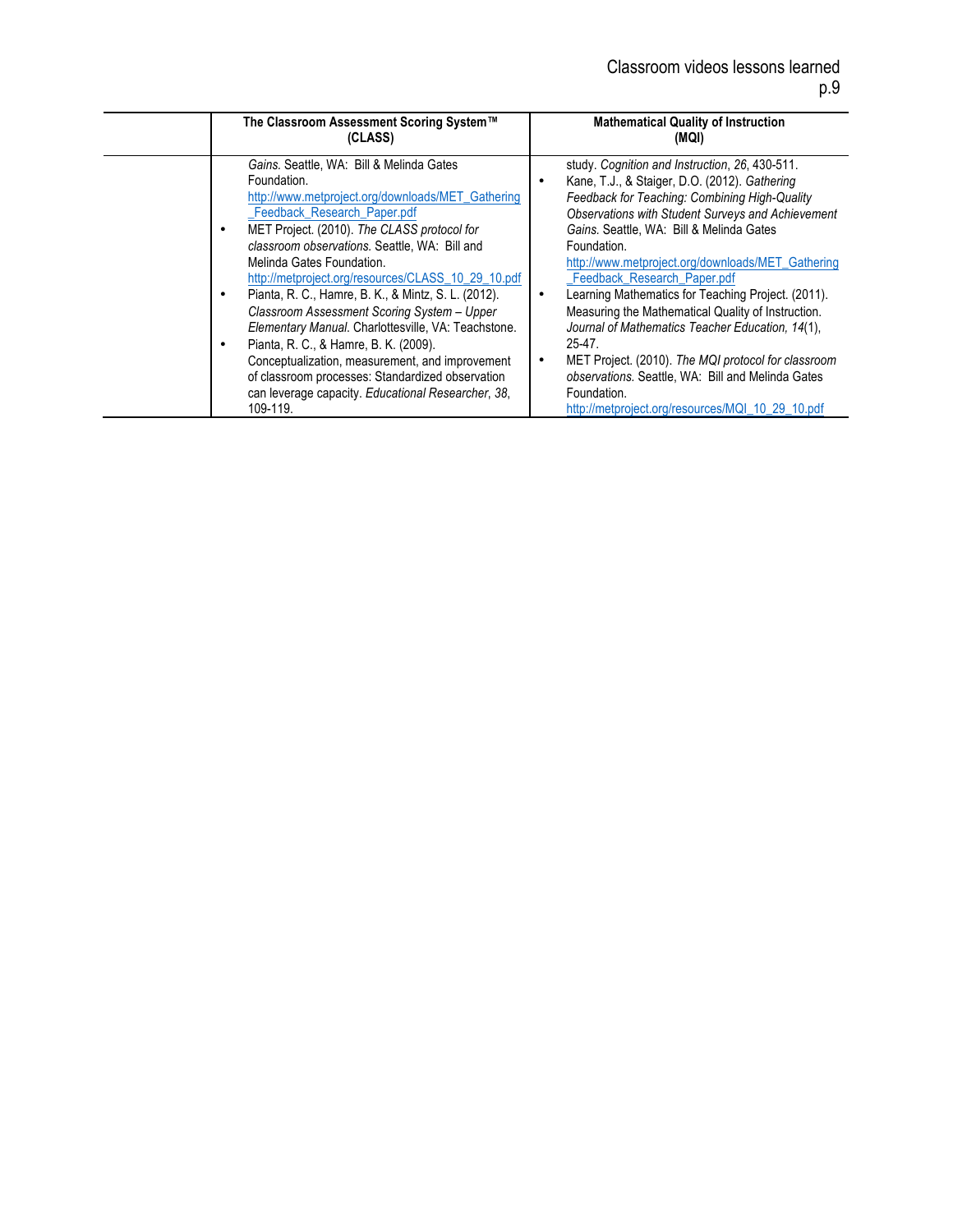## Table 2. MQI inter-rater reliability

|                                              |                 |                 | Total    |                 |         |          | Percent  |          |
|----------------------------------------------|-----------------|-----------------|----------|-----------------|---------|----------|----------|----------|
|                                              | Total           | Total           | Exact +  | Total           | Percent | Percent  | Exact +  | Percent  |
|                                              | Exact           | Adjacent        | Adjacent | Disagree        | Exact   | Adjacent | Adjacent | Disagree |
| <b>Richness of Mathematics</b>               |                 |                 |          |                 |         |          |          |          |
| <b>Linking Between Representations</b>       | 79              | 29              | 108      | 4               | 70.54   | 25.89    | 96.43    | 3.57     |
| Explanations                                 | 62              | 37              | 99       | 13              | 55.36   | 33.04    | 88.39    | 11.61    |
| Mathematical Sense-Making                    | 58              | 46              | 104      | 8               | 51.79   | 41.07    | 92.86    | 7.14     |
| Multiple Procedures or Solution              |                 |                 |          |                 |         |          |          |          |
| Methods                                      | 82              | 27              | 109      | 3               | 73.21   | 24.11    | 97.32    | 2.68     |
| <b>Patterns and Generalizations</b>          | 110             | $\overline{2}$  | 112      | $\overline{0}$  | 98.21   | 1.79     | 100.00   | 0.00     |
| Mathematical Language                        | $\overline{51}$ | 60              | 111      | 1               | 45.54   | 53.57    | 99.11    | 0.89     |
| Overall Richness of the Mathematics          | $\overline{71}$ | 39              | 110      | $\overline{2}$  | 63.39   | 34.82    | 98.21    | 1.79     |
| Working with Students and Mathematics        |                 |                 |          |                 |         |          |          |          |
| Remediation of Student Errors and            |                 |                 |          |                 |         |          |          |          |
| <b>Difficulties</b>                          | 50              | 55              | 105      | $\overline{7}$  | 44.64   | 49.11    | 93.75    | 6.25     |
| <b>Teacher Uses Student Mathematical</b>     |                 |                 |          |                 |         |          |          |          |
| Contributions                                | 33              | 75              | 108      | 4               | 29.46   | 66.96    | 96.43    | 3.57     |
| Overall Working with Students and            |                 |                 |          |                 |         |          |          |          |
| Mathematics                                  | 48              | 60              | 108      | 4               | 42.86   | 53.57    | 96.43    | 3.57     |
| Errors and Imprecision                       |                 |                 |          |                 |         |          |          |          |
| <b>Mathematical Content Errors</b>           | 104             | 6               | 110      | 2               | 92.86   | 5.36     | 98.21    | 1.79     |
| Imprecision in Language or Notation          | 98              | $\overline{13}$ | 111      | 1               | 87.50   | 11.61    | 99.11    | 0.89     |
| Lack of Clarity in Presentation of           |                 |                 |          |                 |         |          |          |          |
| <b>Mathematical Content</b>                  | 99              | 11              | 110      | 2               | 88.39   | 9.82     | 98.21    | 1.79     |
| Overall Errors and Imprecision               | 84              | $\overline{26}$ | 110      | $\overline{2}$  | 75.00   | 23.21    | 98.21    | 1.79     |
| <b>Common Core Aligned Student Practices</b> |                 |                 |          |                 |         |          |          |          |
| <b>Students Provide Explanations</b>         | 58              | 48              | 106      | 6               | 51.79   | 42.86    | 94.64    | 5.36     |
| <b>Student Mathematical Questioning</b>      |                 |                 |          |                 |         |          |          |          |
| and Reasoning (SMQR)                         | 55              | 50              | 105      | 7               | 49.11   | 44.64    | 93.75    | 6.25     |
| Students Communicate about the               |                 |                 |          |                 |         |          |          |          |
| Mathematics of the Segment                   | 43              | 69              | 112      | 0               | 38.39   | 61.61    | 100.00   | 0.00     |
| <b>Task Cognitive Demand</b>                 | $\overline{78}$ | 29              | 107      | $\overline{5}$  | 69.64   | 25.89    | 95.54    | 4.46     |
| Students Work with Contextualized            |                 |                 |          |                 |         |          |          |          |
| Problems                                     | 83              | 28              | 111      | 1               | 74.11   | 25.00    | 99.11    | 0.89     |
| Overall Common Core Aligned                  |                 |                 |          |                 |         |          |          |          |
| <b>Student Practices</b>                     | 66              | 43              | 109      | 3               | 58.93   | 38.39    | 97.32    | 2.68     |
| <b>Whole Lesson Codes</b>                    |                 |                 |          |                 |         |          |          |          |
| Lesson Time is Used Efficiently              | 40              | 49              | 89       | 23              | 35.71   | 43.75    | 79.46    | 20.54    |
| Lesson is Mathematically Dense               | 95              | 12              | 107      | 5               | 84.82   | 10.71    | 95.54    | 4.46     |
| Students are Engaged                         | 55              | 56              | 111      |                 | 49.11   | 50.00    | 99.11    | 0.89     |
| <b>Lesson Contains Rich Mathematics</b>      | 45              | 52              | 97       | 15              | 40.18   | 46.43    | 86.61    | 13.39    |
| Teacher Attends to and Remediates            |                 |                 |          |                 |         |          |          |          |
| <b>Student Difficulty</b>                    | 40              | 50              | 90       | 22              | 35.71   | 44.64    | 80.36    | 19.64    |
| <b>Teacher Uses Student Ideas</b>            | $\overline{12}$ | 58              | 70       | 42              | 10.71   | 51.79    | 62.50    | 37.50    |
| Mathematics is Clear and not                 |                 |                 |          |                 |         |          |          |          |
| Distorted                                    | 81              | 21              | 102      | 10 <sup>°</sup> | 72.32   | 18.75    | 91.07    | 8.93     |
| Tasks and Activities Develop                 |                 |                 |          |                 |         |          |          |          |
| Mathematics                                  | 89              | 22              | 111      | 1               | 79.46   | 19.64    | 99.11    | 0.89     |
| Lesson Contains Common Core                  |                 |                 |          |                 |         |          |          |          |
| <b>Aligned Student Practices</b>             | 45              | 56              | 101      | 11              | 40.18   | 50.00    | 90.18    | 9.82     |
| Overall MQI                                  |                 |                 |          |                 |         |          |          |          |
|                                              | 80              | 32              | 112      | $\pmb{0}$       | 71.43   | 28.57    | 100.00   | 0.00     |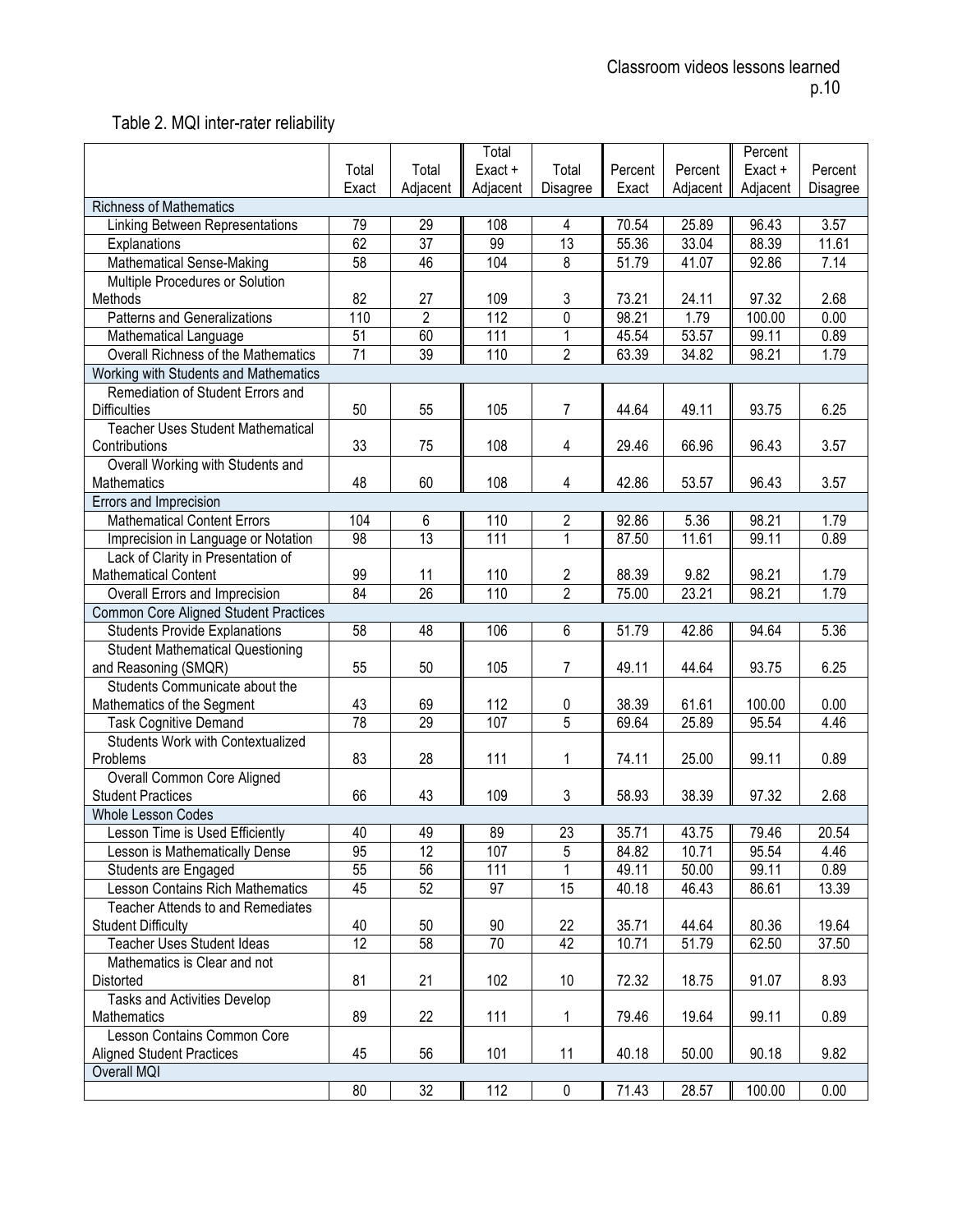## Table 3. CLASS inter-rater reliability

|                                        |       |          | Total     |                 |         |          | Percent   |          |
|----------------------------------------|-------|----------|-----------|-----------------|---------|----------|-----------|----------|
|                                        | Total | Total    | $Exact +$ | Total           | Percent | Percent  | $Exact +$ | Percent  |
|                                        | Exact | Adjacent | Adjacent  | <b>Disagree</b> | Exact   | Adjacent | Adjacent  | Disagree |
| <b>Emotional Support</b>               |       |          |           |                 |         |          |           |          |
| Positive Climate                       | 28    | 25       | 53        | 25              | 35.90   | 32.05    | 67.95     | 32.05    |
| <b>Teacher Sensitivity</b>             | 20    | 32       | 52        | 26              | 25.64   | 41.03    | 66.67     | 33.33    |
| <b>Regard for Student Perspectives</b> | 20    | 34       | 54        | 24              | 25.64   | 43.59    | 69.23     | 30.77    |
| Classroom Organization                 |       |          |           |                 |         |          |           |          |
| <b>Behavior Management</b>             | 43    | 22       | 65        | 13              | 55.13   | 28.21    | 83.33     | 16.67    |
| Productivity                           | 37    | 29       | 66        | 12              | 47.44   | 37.18    | 84.62     | 15.38    |
| Negative Climate                       | 59    | 18       | 77        | 1               | 75.64   | 23.08    | 98.72     | 1.28     |
| <b>Instructional Support</b>           |       |          |           |                 |         |          |           |          |
| <b>Instructional Learning Formats</b>  | 29    | 27       | 56        | 22              | 37.18   | 34.62    | 71.79     | 28.21    |
| <b>Content Understanding</b>           | 23    | 30       | 53        | 25              | 29.49   | 38.46    | 67.95     | 32.05    |
| Analysis and Inquiry                   | 25    | 32       | 57        | 21              | 32.05   | 41.03    | 73.08     | 26.92    |
| Quality of Feedback                    | 16    | 36       | 52        | 26              | 20.51   | 46.15    | 66.67     | 33.33    |
| <b>Instructional Dialogue</b>          | 25    | 27       | 52        | 26              | 32.05   | 34.62    | 66.67     | 33.33    |
| <b>Student Engagement</b>              |       |          |           |                 |         |          |           |          |
| Active Engagement                      | 18    | 45       | 63        | 15              | 23.08   | 57.69    | 80.77     | 19.23    |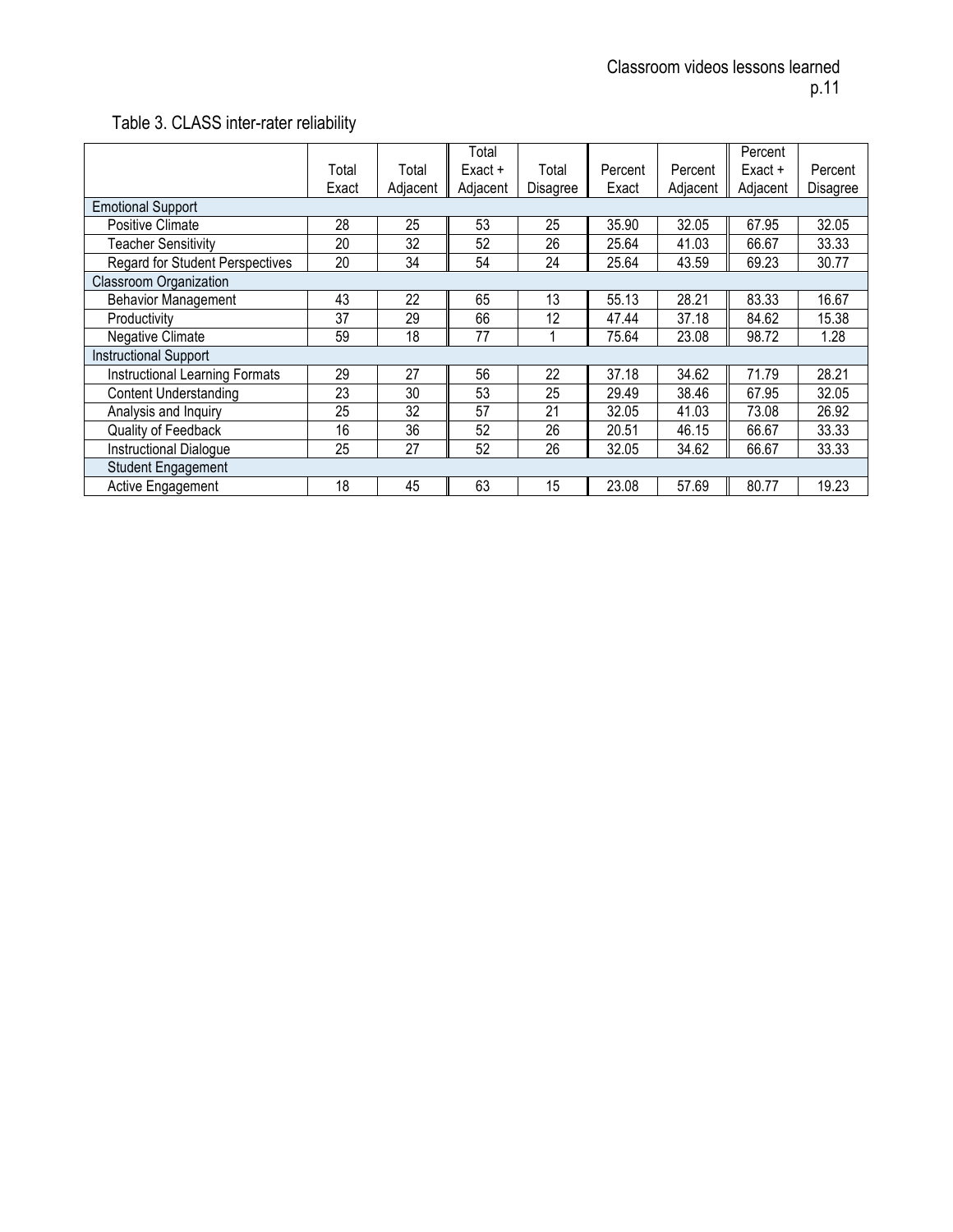Table 4. Results of Rasch analyses of CLASS coder ratings

### **Emotional Support**

Exact agreement was poor (31.2%) but higher than expected exact agreement. Rater 7 tended to rate observations higher than the group of raters.

| Total<br>Score | Total | Count Average Average Measure S.E.   MnSq ZStd MnSq ZStd   Discrm  PtMea PtExp   Obs % Exp %   Nu Raters | Obsvd Fair(M)     |      | Model   Infit            |                    |             |            |                                          |      |                  |      | Outfit [Estim.   Correlation   Exact Agree, |                        |                   |
|----------------|-------|----------------------------------------------------------------------------------------------------------|-------------------|------|--------------------------|--------------------|-------------|------------|------------------------------------------|------|------------------|------|---------------------------------------------|------------------------|-------------------|
| 394            | 81    | 4.86                                                                                                     | $4.84$ $\pm$      | 1.12 |                          |                    |             |            | $12$   $71$ -2.0 $73$ -1.9   1.27        | .74  | $.74$ 1          | 32.1 | $29.2 \quad 7.7$                            |                        |                   |
| 464            | 99    | 4.69                                                                                                     | $4.81$ $\pm$      | 1.09 |                          |                    |             |            | $.11$   1.30 2.0 1.30 2.0   .66          | .76  | .76 <sub>1</sub> | 29.3 | $29.5 \quad 9.9$                            |                        |                   |
| 506            | 108   | 4.69                                                                                                     | $4.76$ I          | 1.04 |                          | $.10 \pm 1.06$     |             |            | $.4$ 1.04 $.3$   1.02                    | .75  | .77 <sub>1</sub> | 28.7 |                                             | $30.0 \quad 4 \quad 4$ |                   |
| 223            | 51    | 4.37                                                                                                     | $4.68$            | .96  |                          |                    |             |            | $.15$   1.18 $.9$ 1.21 1.0   .68         | . 63 | .73 <sub>1</sub> | 39.2 |                                             | $29.5 \quad 66$        |                   |
| 84             | 18    | 4.67                                                                                                     | $4.43 \text{ }$   | .72  |                          |                    |             |            | .25   1.19 .6 1.07 .3   .90              | .71  | .70 <sub>1</sub> | 50.0 |                                             | 29.4   10 10           |                   |
| 42             | 9     | 4.67                                                                                                     | 4.40 <sub>1</sub> | .70  |                          |                    |             |            | $.35$   $.18$ -2.7 .17 -2.8   1.99       | .93  | .71 <sub>1</sub> | 44.4 | 29.1   8 8                                  |                        |                   |
| 387            | 84    | 4.61                                                                                                     | $4.21$            | .52  |                          |                    |             |            | $.12$   1.36 2.2 1.32 1.9   .56          | .71  | $.75$            | 28.6 |                                             | $30.1$   1 1           |                   |
| 372            | 90    | 4.13                                                                                                     | $4.20$ $\pm$      | .51  |                          |                    |             |            | $.11$   $.88$ - $.8$ $.87$ - $.8$   1.20 | .81  | .77 <sub>1</sub> | 37.8 |                                             | $30.3$   2 2           |                   |
| 277            | 66    | 4.20                                                                                                     | 4.09 <sub>1</sub> | .40  |                          | $.13$   $.74$ -1.5 |             |            | $.75 - 1.5 + 1.24$                       | .82  | .79 <sub>1</sub> | 18.2 | $30.2$   5 5                                |                        |                   |
| 247            | 63    | 3.92                                                                                                     | 4.00 <sub>1</sub> |      | $.32$ $.13$ $.54$ $-3.2$ |                    |             |            | $.59 - 2.7 + 1.39 +$                     | .68  | .68 I            | 31.7 | 27.7   33                                   |                        |                   |
| 299.6          | 66.9  | 4.48                                                                                                     | $4.44$            | .74  |                          | $.16$   $.92$ -.4  |             | $.90 - .4$ |                                          | .75  |                  |      |                                             |                        | Mean (Count: 10)  |
| 146.1          | 31.2  | .29                                                                                                      | .30 <sub>1</sub>  | .28  | .07 <sub>1</sub>         |                    | $.36$ 1.9   | $.34$ 1.7  |                                          | .08  |                  |      |                                             |                        | S.D. (Population) |
| 154.0          | 32.9  | .31                                                                                                      | $.31$ $\pm$       | .30  | $.08$                    |                    | $.38 \t2.0$ | $.36$ 1.8  |                                          | .08  |                  |      |                                             |                        | S.D. (Sample)     |

Model, Fogui: RMSE.17 Adj (True) S.D. .24 Separation 1.39 Strata 2.19 Reliability (not inter-<br>Model, Sample: RMSE.17 Adj (True) S.D. .24 Separation 1.39 Strata 2.19 Reliability (not inter-<br>Model, Fixed (all same) chi-squar Reliability (not inter-rate

It was easiest to rate *teacher sensitivity* (average logit = -.88) but more difficult to rate *regard for student perspectives* (average logit = .92).

| Total<br>Score | Total<br>Count         |              | Obsvd Fair(M)                                                                                                                                                                                                                                                                                                                                                 |               |  |                  | Model   Infit   Outfit   Estim,   Correlation   |                            |  | Average Average   Measure S.E.   MnSq ZStd MnSq ZStd   Discrm   PtMea PtExp   N Dimension                           |
|----------------|------------------------|--------------|---------------------------------------------------------------------------------------------------------------------------------------------------------------------------------------------------------------------------------------------------------------------------------------------------------------------------------------------------------------|---------------|--|------------------|-------------------------------------------------|----------------------------|--|---------------------------------------------------------------------------------------------------------------------|
| 816<br>1009    | 223<br>223             | 3.66<br>4.52 | $3.52$ 1<br>4.49 1                                                                                                                                                                                                                                                                                                                                            | .92<br>$-.04$ |  |                  |                                                 |                            |  | 07   1.08 .8 1.10 1.0   .92   .62 .67   3 Regard for Student Perspectives.07   1.0807  <br>.70   1 Positive Climate |
| 1171           | 223                    | 5.25         | $5.32 \quad \square$                                                                                                                                                                                                                                                                                                                                          |               |  |                  |                                                 |                            |  | $-0.88$ .07   .98 - .1 .96 - .3   1.00   .72 .69   2 Teacher Sensitivity                                            |
| 998.7          | 223.0                  | 4.48         | $4.44$                                                                                                                                                                                                                                                                                                                                                        | .00           |  |                  | .07 U 1 2 - 38 - .2 U 1 07 U 1 09 - 1 08 - .2 U |                            |  | Mean (Count: 3)                                                                                                     |
| 145.1<br>177.7 | $\cdot$ 0<br>$\cdot$ 0 | .65<br>.80   | $.74$ 1<br>.90 <sub>1</sub>                                                                                                                                                                                                                                                                                                                                   | .73           |  | 00 1 07 8 08 9 1 | $.90 \t .00 \t .09 \t .9 \t .10 \t .1.1 \t .1$  | $\overline{1}$ . 04<br>.05 |  | S.D. (Population)<br>  S.D. (Sample)                                                                                |
|                |                        |              | 99. Model, Populn: RMSE .07 Adj (True) S.D. .73 Separation 10.08 Strata 13.78 Reliability<br>99. Model, Sample: RMSE .07 Adj (True) S.D. .89 Separation 12.37 Strata 16.83 Reliability<br>Model, Fixed (all same) chi-square: 299.9 d.f.: 2 significance (probability): .00<br>Model, Random (normal) chi-square: 2.0 d.f.: 1 significance (probability): .16 |               |  |                  |                                                 |                            |  |                                                                                                                     |

#### **Classroom Organization**

This domain had the highest exact agreement (61.6%). Rater 3 tended to rate observations higher than the group of raters and would be considered the most lenient.

| Total<br>Score | Count |      | Total Obsvd Fair(M)   Model   Infit   Outfit   Estim.   Correlation   Exact Agree.  <br>Average Average Measure S.E.   MnSq ZStd MnSq ZStd   Discrm  PtMea PtExp   Obs % Exp %   Nu Raters                                                                                                                                                                                                                                                                                                      |               |  |  |                                                         |     |  |                                                                    |                   |
|----------------|-------|------|-------------------------------------------------------------------------------------------------------------------------------------------------------------------------------------------------------------------------------------------------------------------------------------------------------------------------------------------------------------------------------------------------------------------------------------------------------------------------------------------------|---------------|--|--|---------------------------------------------------------|-----|--|--------------------------------------------------------------------|-------------------|
| 426            | 63    | 6.76 | $6.80$ 1                                                                                                                                                                                                                                                                                                                                                                                                                                                                                        |               |  |  |                                                         |     |  | 2.80 .29   1.12 .4 1.01 .1   .81   .46 .50   66.7 66.8   33        |                   |
| 586            | 90    | 6.51 | $6.63$                                                                                                                                                                                                                                                                                                                                                                                                                                                                                          | 2.13          |  |  |                                                         |     |  | .17   .90 -.4 .89 -.3   1.06   .57 .55   52.2 55.6   22            |                   |
| 529            | 81    | 6.53 | $6.60$ 1                                                                                                                                                                                                                                                                                                                                                                                                                                                                                        | 2.05          |  |  |                                                         |     |  | .19   .87 -.5 .73 -.7   1.13   .66 .63   64.1 65.6   77            |                   |
| 420            | 66    | 6.36 |                                                                                                                                                                                                                                                                                                                                                                                                                                                                                                 | $6.56$   1.93 |  |  |                                                         |     |  | .19   .54 -2.4 .46 -2.2   1.33   .75 .64   69.7 55.9   55          |                   |
| 111            | 18    | 6.17 |                                                                                                                                                                                                                                                                                                                                                                                                                                                                                                 | $6.49$ $1.76$ |  |  | $.32$   1.35 $.9$ 2.18 2.1   .16                        |     |  | 42 .63   55.6 50.6   10 10                                         |                   |
| 648            | 99    | 6.55 |                                                                                                                                                                                                                                                                                                                                                                                                                                                                                                 | $6.48$   1.73 |  |  | $17 \mid 1.30 \mid 1.3 \mid 1.06 \mid .2 \mid .89 \mid$ |     |  | .58 .60   64.6 67.2   99                                           |                   |
| 536            | 84    | 6.38 |                                                                                                                                                                                                                                                                                                                                                                                                                                                                                                 |               |  |  | 6.48   1.73 .17   1.31 1.4 1.36 1.3   .82               | .59 |  | $.64$   60.7 60.6   11                                             |                   |
| -62            | 9     | 6.89 |                                                                                                                                                                                                                                                                                                                                                                                                                                                                                                 |               |  |  | 6.34   1.45 1.07   72 .0 .57 .0   1.10                  | .49 |  | $.41$   100.0 86.7   88                                            |                   |
| 667            | 108   | 6.18 |                                                                                                                                                                                                                                                                                                                                                                                                                                                                                                 |               |  |  | $6.30$   1.39 .13   .77 -1.4 .64 -2.0   1.25   .72      |     |  | $.64$   56.5 52.0   44                                             |                   |
| 316            | 51    | 6.20 |                                                                                                                                                                                                                                                                                                                                                                                                                                                                                                 |               |  |  |                                                         |     |  | 6 6.21 1.23 .20 1.43 1.6 1.25 .8 1 .74 1 .60 .66 1 58.8 55.1 1 6 6 |                   |
| 430.1          | 66.9  |      | 6.45 6.49   1.82 .29   1.03 .1 1.01 .0   1.58                                                                                                                                                                                                                                                                                                                                                                                                                                                   |               |  |  |                                                         |     |  |                                                                    | Mean (Count: 10)  |
| 199.8          | 31.2  | .23  | .17 <sub>1</sub>                                                                                                                                                                                                                                                                                                                                                                                                                                                                                | .43           |  |  | $.26$   $.29$ 1.3 $.48$ 1.3     .10                     |     |  |                                                                    | S.D. (Population) |
| 210.7          | 32.9  | .25  |                                                                                                                                                                                                                                                                                                                                                                                                                                                                                                 |               |  |  | 17   195   195   196   197   198   199   19             |     |  |                                                                    | S.D. (Sample)     |
|                |       |      | 16. Model, Populn: RMSE .39 Adj (True) S.D. .17 Separation .43 Strata .91 Reliability (not inter-rater)<br>24. Model, Sample: RMSE .39 Adj (True) S.D. .22 Separation .57 Strata 1.09 Reliability (not inter-rater) .24<br>Model, Fixed (all same) chi-square: 36.6 d.f.: 9 significance (probability): .00<br>Model, Random (normal) chi-square: 7.2 d.f.: 8 significance (probability): .51<br>Inter-Rater agreement opportunities: 333 Exact agreements: 205 = 61.6% Expected: 199.4 = 59.9% |               |  |  |                                                         |     |  |                                                                    |                   |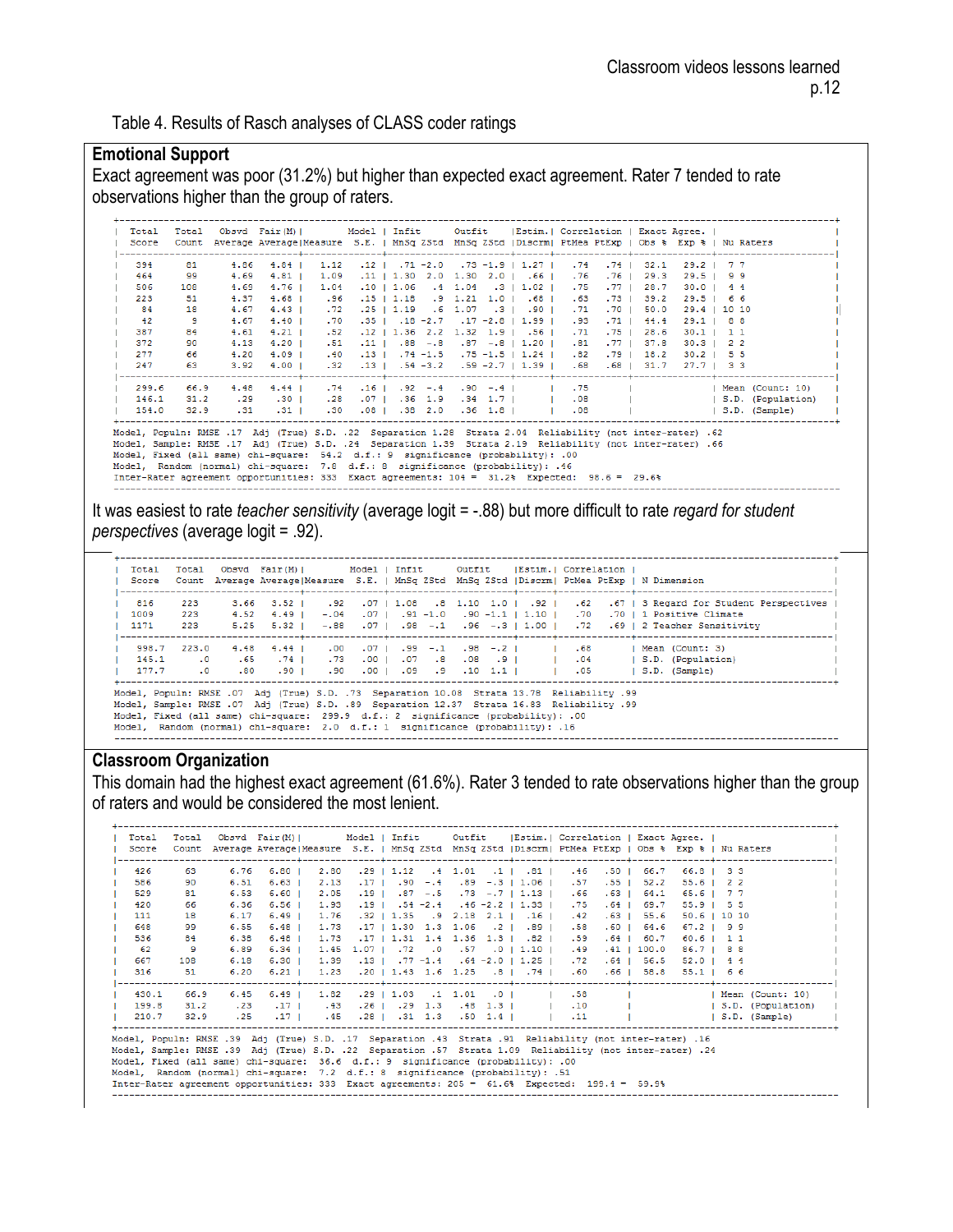It was easiest to rate *negative climate* (average logit = -1.13) but more difficult to rate *productivity* (average logit = .71).

| Total<br>Score       | Total<br>Count                                                                                                                                                                                                                         |                | Obsvd Fair(M)   Model   Infit   Outfit   Estim.   Correlation  <br>Average Average   Measure S.E.   MnSq ZStd MnSq ZStd   Discrm   PtMea PtExp   N Dimension |                    |  |  |                                                                             |     |  |                                                                                                                                                                                                                       |  |
|----------------------|----------------------------------------------------------------------------------------------------------------------------------------------------------------------------------------------------------------------------------------|----------------|--------------------------------------------------------------------------------------------------------------------------------------------------------------|--------------------|--|--|-----------------------------------------------------------------------------|-----|--|-----------------------------------------------------------------------------------------------------------------------------------------------------------------------------------------------------------------------|--|
| 1377<br>1408<br>1516 | 223<br>223<br>223                                                                                                                                                                                                                      | 6.31<br>6.80   | $6.17$ $6.14$ $\blacksquare$<br>$6.31$ $\mid$                                                                                                                | .43                |  |  |                                                                             |     |  | 66   2 Productivity   1.03 . 2 .98 - 1   .87   .65 .66   2 Productivity<br>.10   .97 -.2 .93 -.5   1.11   .66 .62   1 Behavior Management<br>6.83   -1.13 .16   1.10 .6 .88 -.4   1.04   .43 .41   3 Negative Climate |  |
| 1433.7               | 223.0<br>59.6<br>$\cdot$ 0<br>73.0<br>$\cdot$ 0<br>98. Model, Populn: RMSE .12 Adj (True) S.D. .80 Separation 6.66 Strata 9.21 Reliability<br>99. Model, Sample: RMSE .12 Adj (True) S.D. .98 Separation 8.19 Strata 11.25 Reliability | .27<br>$.33 -$ | $6.43$ $6.43$ $\blacksquare$<br>$.29$ I<br>$.36$ 1                                                                                                           | .00<br>. 81<br>.99 |  |  | $12 \mid 1.03$ $2 \mid 93 - 4 \mid$<br>$.04$   $.06$ $.4$ $.05$ $.2$   $.1$ | .13 |  | .58   Mean (Count: 3)<br>.03   .05 .3 .04 .2   .11   S.D. (Population)<br>$ $ S.D. $(Sample)$                                                                                                                         |  |
|                      | Model, Fixed (all same) chi-square: 102.0 d.f.: 2 significance (probability): .00<br>Model, Random (normal) chi-square: 2.0 d.f.: 1 significance (probability): .16                                                                    |                |                                                                                                                                                              |                    |  |  |                                                                             |     |  |                                                                                                                                                                                                                       |  |

## **Instructional Support**

Exact agreement was poor (32.8%) but higher than expected exact agreement. Rater 7 tended to rate observations higher than the group of raters.

| Total<br>Score | Total<br>Count |      |               |                        |                  | Obsvd Fair(M)   Model   Infit   Outfit   Estim.   Correlation   Exact Agree.  <br>Average Average   Measure S.E.   MnSq ZStd MnSq ZStd   Discrm   PtMea PtExp   Obs % Exp %   Nu Raters                                                                                                                                                                                                                                                                                                                 |                      |     |                |                        |                 |                   |
|----------------|----------------|------|---------------|------------------------|------------------|---------------------------------------------------------------------------------------------------------------------------------------------------------------------------------------------------------------------------------------------------------------------------------------------------------------------------------------------------------------------------------------------------------------------------------------------------------------------------------------------------------|----------------------|-----|----------------|------------------------|-----------------|-------------------|
| 561            | 135            | 4.16 | $4.02$ 1      |                        |                  | $-32$ $-19$ $-14$ $-86$ $-11$ $1108$ $-69$ $-74$ $-130.8$ $-28.5$ $-77$                                                                                                                                                                                                                                                                                                                                                                                                                                 |                      |     |                |                        |                 |                   |
| 668            | 180            | 3.71 | $3.92$ $\mid$ | $-.41$                 |                  | .08   .08   .10   .10   1.19   .79 .76   34.4 29.2   80.                                                                                                                                                                                                                                                                                                                                                                                                                                                |                      |     |                |                        |                 |                   |
| 304            | 85             | 3.58 |               | $3.89$ $-0.44$         |                  | $.11$   $.93$ -.4 .94 -.3   1.10   .71                                                                                                                                                                                                                                                                                                                                                                                                                                                                  |                      |     | $.69$   $41.2$ | 28.0 1 6 6             |                 |                   |
| 440            | 110            | 4.00 |               | $3.87 \mid -0.45 \mid$ | .10 <sub>1</sub> | $.78 - 1.7$                                                                                                                                                                                                                                                                                                                                                                                                                                                                                             | $.77 - 1.8 + 1.25 +$ | .82 | $.76$   31.8   | 31.0   55              |                 |                   |
| 109            | 30             | 3.63 |               | $3.35 \mid -0.91$      |                  | $.19 \mid .56 - 2.0 \cdot .60 - 1.8 \mid 1.41 \mid$                                                                                                                                                                                                                                                                                                                                                                                                                                                     |                      | .85 | $.72$   36.7   | 28.7 1 10 10           |                 |                   |
| 345            | 105            | 3.29 |               | $3.34$ $-0.92$         |                  | $.10 \mid .49 - 4.8$ $.50 - 4.6 \mid 1.58 \mid$                                                                                                                                                                                                                                                                                                                                                                                                                                                         |                      | .73 | $.62 \pm 31.4$ |                        | $27.2$   33     |                   |
| 477            | 140            | 3.41 |               | $3.34 \quad -0.92$     |                  | $0.09$   1.41 3.1 1.40 3.1   .51                                                                                                                                                                                                                                                                                                                                                                                                                                                                        |                      | .65 | $.72 \pm 32.1$ |                        | 28.7   1 1      |                   |
| 473            | 150            | 3.15 | $3.20$ $\pm$  | $-1.05$                |                  | $0.09$   $0.90$ - $0.8$ $0.89$ - $0.9$   1.15                                                                                                                                                                                                                                                                                                                                                                                                                                                           |                      | .76 | $.74$   37.3   |                        | $29.5 \quad 22$ |                   |
| 502            | 165            | 3.04 |               |                        |                  | 2.87   -1.36 .08   1.60 4.8 1.56 4.5   .31                                                                                                                                                                                                                                                                                                                                                                                                                                                              |                      | .60 | $.68$   27.3   | 26.8   99              |                 |                   |
| 45             | 15             | 3.00 |               |                        |                  | 2.45   -1.82 .26   .55 -1.4 .55 -1.4   1.54   .70                                                                                                                                                                                                                                                                                                                                                                                                                                                       |                      |     |                | $.61$   13.3 23.1   88 |                 |                   |
| 392.4          | 111.5          | 3.50 |               |                        |                  | $3.43$   $-0.86$ $12$   $0.89$ $-0.6$ $-0.6$   $12$   $0.73$                                                                                                                                                                                                                                                                                                                                                                                                                                            |                      |     |                |                        |                 | Mean (Count: 10)  |
| 185.3          | 52.1           | .37  |               |                        |                  | $.48$   $.46$ $.06$   $.34$ 2.6 $.33$ 2.5     07                                                                                                                                                                                                                                                                                                                                                                                                                                                        |                      |     |                |                        |                 | S.D. (Population) |
| 195.3          | 54.9           | .39  | $.51$ $\pm$   |                        |                  | $.48$ $.06$   $.36$ 2.7 $.35$ 2.6                                                                                                                                                                                                                                                                                                                                                                                                                                                                       |                      | .08 |                |                        |                 | S.D. (Sample)     |
|                |                |      |               |                        |                  | 92. Model, Populn: RMSE .13 Adj (True) S.D. .44 Separation 3.31 Strata 4.74 Reliability (not inter-rater) .92<br>92. Model, Sample: RMSE .13 Adj (True) S.D. .46 Separation 3.50 Strata 5.00 Reliability (not inter-rater) .92<br>Model, Fixed (all same) chi-square: 149.0 d.f.: 9 significance (probability): .00<br>Model, Random (normal) chi-square: 7.9 d.f.: 8 significance (probability): .45<br>Inter-Rater agreement opportunities: 555 Exact agreements: 182 = 32.8% Expected: 158.3 = 28.5% |                      |     |                |                        |                 |                   |

It was easiest to rate *instructional learning formats* (average logit = -.87) but more difficult to rate *analysis and inquiry* (average logit = 1.02).

| Total<br>Score | Total<br>Count |      | Obsvd Fair(M)   Model   Infit   Outfit   Estim,   Correlation  <br>Average Average   Measure S.E.   MnSq ZStd MnSq ZStd   Discrm   PtMea PtExp   N Dimension                                                                                                                                                                                                |        |         |                    |                 |                 |                                                 |         |  |                                        |
|----------------|----------------|------|-------------------------------------------------------------------------------------------------------------------------------------------------------------------------------------------------------------------------------------------------------------------------------------------------------------------------------------------------------------|--------|---------|--------------------|-----------------|-----------------|-------------------------------------------------|---------|--|----------------------------------------|
| 578            | 223            | 2.59 | $2.40 \text{ } 1$                                                                                                                                                                                                                                                                                                                                           | 1.02   |         |                    |                 |                 | .07   1.03 .3 1.05 .5   1.00                    |         |  | .71 .69   3 Analysis and Inquiry       |
| 736            | 223            | 3.30 | $3.17 \text{ }$                                                                                                                                                                                                                                                                                                                                             | .22    |         |                    |                 |                 | $07$   1.01 .1 .97 -.3   1.04                   | $.73 -$ |  | .70   5 Instructional Dialogue         |
| 820            | 223            | 3.68 | $3.61$ $\pm$                                                                                                                                                                                                                                                                                                                                                | $-.18$ |         |                    |                 |                 | $07$   1.19 2.0 1.19 2.0   75                   | .66     |  | .69   4 Quality of Feedback            |
| 824            | 223            | 3.70 | $3.63 \text{ }$                                                                                                                                                                                                                                                                                                                                             | $-.19$ |         |                    |                 |                 | $07$ $1$ $97$ $-0.3$ $99$ $-0.1$ $1$ $1.00$ $1$ | .65     |  | .69   2 Content Understanding          |
| 966            | 223            | 4.33 | $4.37 \text{ }$                                                                                                                                                                                                                                                                                                                                             | $-.87$ |         |                    |                 |                 | $07 \mid 77 - 2.6$ $07 - 2.5 \mid 1.22 \mid$    | .68     |  | .66   1 Instructional Learning Formats |
|                |                |      |                                                                                                                                                                                                                                                                                                                                                             |        |         |                    |                 |                 |                                                 |         |  |                                        |
| 784.8          | 223.0          | 3.52 | $3.43 \quad  $                                                                                                                                                                                                                                                                                                                                              | .00    |         |                    |                 |                 | 1   1.- 99 -.1 .99 -.1 .                        | .69     |  | Mean (Count: 5)                        |
| 127.1          | $\cdot$ 0      | .57  | .65 <sub>1</sub>                                                                                                                                                                                                                                                                                                                                            | .62    | $.00$ 1 |                    | $.13 \quad 1.5$ | $.13$ 1.5 $\pm$ |                                                 | .03     |  | S.D. (Population)                      |
| 142.1          | $\cdot$ 0      | .64  | .72 <sub>1</sub>                                                                                                                                                                                                                                                                                                                                            | .69    |         | $.001$ $.15$ $1.7$ |                 | $.15$ 1.7       |                                                 | .03     |  | S.D. (Sample)                          |
|                |                |      | 99. Model, Populn: RMSE .07 Adj (True) S.D. .62 Separation 8.77 Strata 12.03 Reliability<br>99. Model, Sample: RMSE .07 Adj (True) S.D. .69 Separation 9.82 Strata 13.43 Reliability<br>Model, Fixed (all same) chi-square: 365.1 d.f.: 4 significance (probability): .00<br>Model, Random (normal) chi-square: 4.0 d.f.: 3 significance (probability): .27 |        |         |                    |                 |                 |                                                 |         |  |                                        |

### **Student Engagement**

Exact agreement was poor (28.8%) and lower than expected exact agreement. Rater 10 tended to rate observations higher than the group of raters.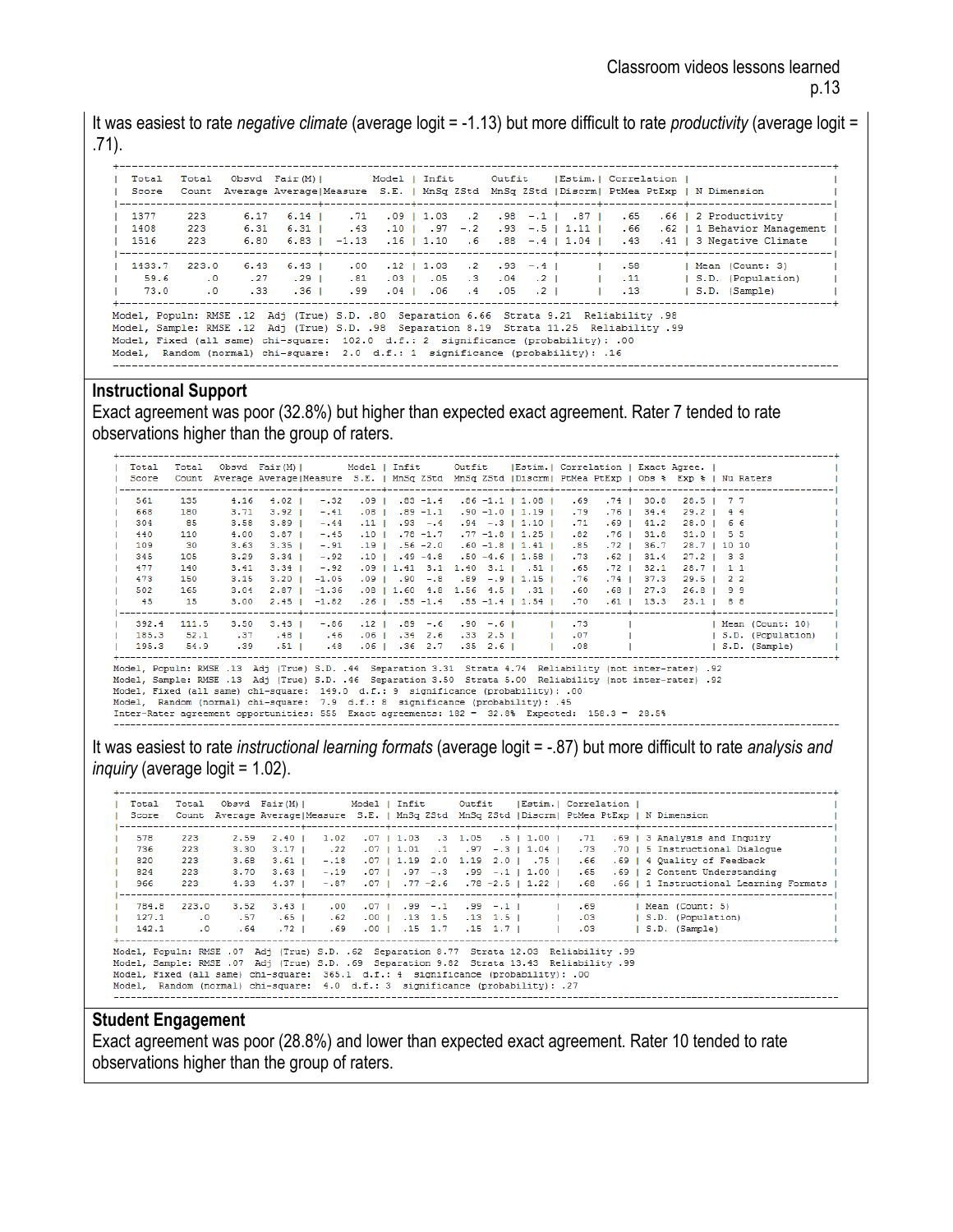| Total |      |         |                 |                         |  |  | Total Obsvd Fair(M)   Model   Infit   Outfit   Estim.   Correlation   Exact Agree.                            |                  |                |                           |              |                                                                  |
|-------|------|---------|-----------------|-------------------------|--|--|---------------------------------------------------------------------------------------------------------------|------------------|----------------|---------------------------|--------------|------------------------------------------------------------------|
| Score |      |         |                 |                         |  |  | Count Average Average   Measure S.E.   MnSq ZStd MnSq ZStd   Discrm   PtMea PtExp   Obs % Exp %   Nu Raters   |                  |                |                           |              |                                                                  |
| 31    | 6.   |         | $5.17$ $5.79$   |                         |  |  | 2.19 .81   1.00 .2 .89 .0   1.11   .95 .92   16.7 42.2   10 10                                                |                  |                |                           |              |                                                                  |
| 114   | 22   | 5.18    | $5.19$ $\pm$    | .38                     |  |  | $.38$   $.82$ -.5 .78 -.7   1.31   .87                                                                        | .86 <sub>1</sub> | 22.7           | $45.9$   55               |              |                                                                  |
| 88    | 17   | 5.18    | $5.16$ $\pm$    | .30                     |  |  | 99.   97.   10.   97.   99.   43.                                                                             |                  |                | $.86$   29.4 46.1   66    |              |                                                                  |
| 142   | 28   | 5.07    | $5.13 \text{ }$ | $\ldots$ 21             |  |  | $.33$   1.45 1.6 1.38 1.3   .60   .75                                                                         | $.82$ I          | 28.6           |                           | 46.7   11    |                                                                  |
| 177   | 36   | 4.92    | $4.95 \text{ }$ | $-.25$                  |  |  | $.29$   1.15 $.6$ 1.17 $.77$   $.70$   $.80$                                                                  | .80 <sub>1</sub> |                | $33.3$ $48.9$ $1$ $4$ $4$ |              |                                                                  |
| 98    | 21   | 4.67    | $4.77-1$        | $-.72$                  |  |  | $.37$   $.68$ -1.1 $.72$ -.9   1.28   .73                                                                     | .75 <sub>1</sub> | 33.3           |                           | $46.0$   3 3 |                                                                  |
| 135   | 27   | 5.00    | $4.76$ 1        | $-.74$                  |  |  | $.33$   $.73$ -1.0 $.74$ -1.0   1.26   $.73$                                                                  |                  | $.77 \pm 15.4$ | 44.3 1 7 7                |              |                                                                  |
| 156   | 33   | 4.73    | $4.74$ 1        | $-.80$                  |  |  | $-31$ $-76$ $-1.0$ $-76$ $-1.0$ $11.25$ $-80$                                                                 | $.80$ $\pm$      | 33.3           |                           | $47.5$   9 9 |                                                                  |
| 138   | 30   | 4.60    | $4.73$          | $-0.83$                 |  |  | .33   1.32 1.1 1.25 .9   .77   .80                                                                            | $.81$ $\pm$      | 30.0           |                           | $50.4$ 1 2 2 |                                                                  |
| 14    | 3.   | 4.67    | 4.49 1          |                         |  |  | $-1.47$ .95   .20 -1.3 .21 -1.3   1.91   .98 .51   66.7                                                       |                  |                |                           | 42.0   88    |                                                                  |
| 109.3 | 22.3 | 4.92    |                 |                         |  |  |                                                                                                               |                  |                |                           |              | 4.97   -.17 .45   .91 -.2 .88 -.2     .83       Mean (Count: 10) |
| 50.1  | 10.4 | .22     |                 | $.35 \quad 1 \quad .97$ |  |  |                                                                                                               |                  |                |                           |              | .22   .34 1.0 .31 .9   .09     S.D. (Population)                 |
| 52.8  | 11.0 | $.23 -$ | $.37 \pm$       |                         |  |  | $1.02$ $23$   $36$ $1.1$ $33$ $1.0$   $1$ $09$                                                                |                  |                |                           |              | S.D. (Sample)                                                    |
|       |      |         |                 |                         |  |  | 73. Model, Populn: RMSE .51 Adj (True) S.D. .83 Separation 1.63 Strata 2.51 Reliability (not inter-rater)     |                  |                |                           |              |                                                                  |
|       |      |         |                 |                         |  |  | 75. Model, Sample: RMSE .51 Adj (True) S.D. .89 Separation 1.76 Strata 2.67 Reliability (not inter-rater) .75 |                  |                |                           |              |                                                                  |
|       |      |         |                 |                         |  |  | Model, Fixed (all same) chi-square: 26.4 d.f.: 9 significance (probability): .00                              |                  |                |                           |              |                                                                  |
|       |      |         |                 |                         |  |  | Model, Random (normal) chi-square: 6.2 d.f.: 8 significance (probability): .62                                |                  |                |                           |              |                                                                  |
|       |      |         |                 |                         |  |  | Inter-Rater agreement opportunities: 111 Exact agreements: 32 = 28.8% Expected: 52.2 = 47.0%                  |                  |                |                           |              |                                                                  |